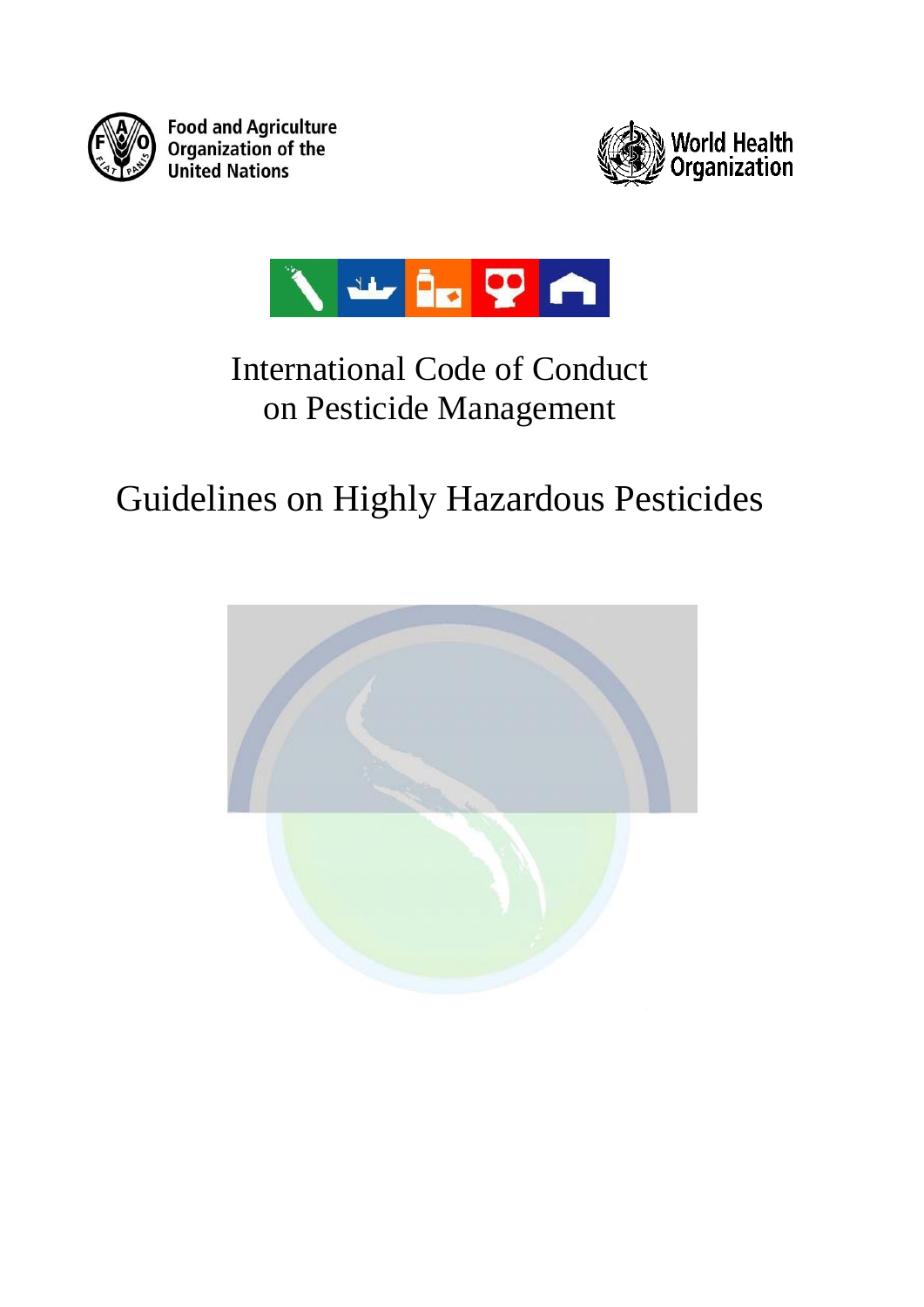# International Code of Conduct on Pesticide Management

# Guidelines on Highly Hazardous Pesticides

Food and Agriculture Organization of the United Nations World Health Organization Rome, 2016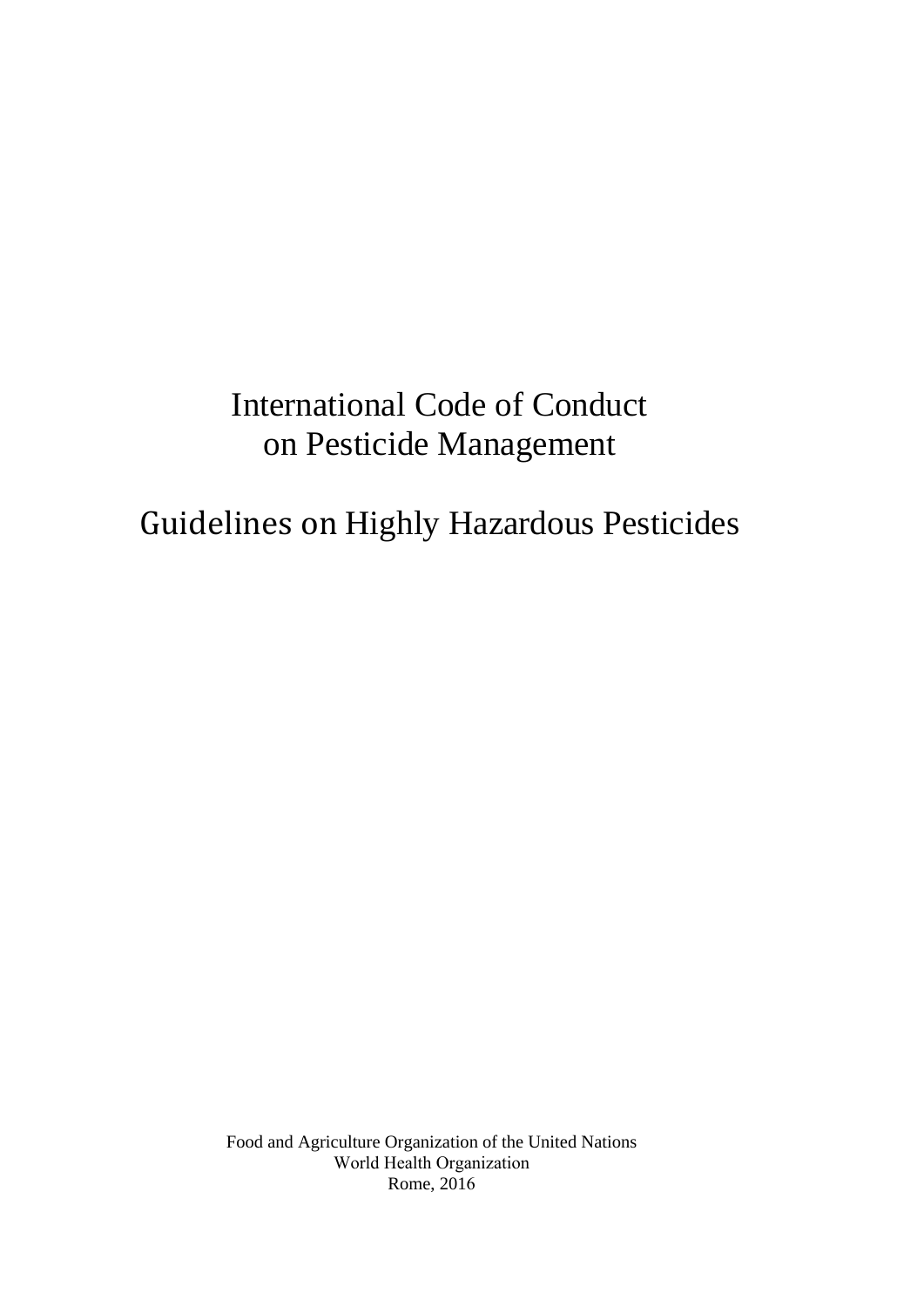The Inter-Organisation Programme for the Sound Management of Chemicals (IOMC) was established in 1995 following recommendations made by the 1992 UN Conference on Environment and Development to strengthen cooperation and increase international coordination in the field of chemical safety. The participating organizations are the Food and Agriculture Organization of the United Nations (FAO), the International Labour Organization (ILO), the Organisation for Economic Co-operation and Development (OECD), the United Nations Environment Programme (UNEP), the United Nations Industrial Development Organization (UNIDO), the United Nations Institute for Training and Research (UNITAR) and the World Health Organization (WHO). The World Bank and the United Nations Development Programme (UNDP) are observers. The purpose of the IOMC is to promote coordination of the policies and activities pursued by the participating organizations, jointly or separately, to achieve the sound management of chemicals in relation to human health and the environment.

This publication was developed in the IOMC context. The contents do not necessarily reflect the views or stated policies of individual IOMC participating organizations.

The designations employed and the presentation of material in this publication do not imply the expression of any opinion whatsoever on the part of the Food and Agriculture Organization of the United Nations (FAO) or of the World Health Organization (WHO) concerning the legal status of any country, territory, city or area or of its authorities, or concerning the delimitation of its frontiers or boundaries. Dotted lines on maps represent approximate border lines for which there may not yet be full agreement. The mention of specific companies or products of manufacturers, whether or not these have been patented, does not imply that these are or have been endorsed or recommended by FAO or WHO in preference to others of a similar nature that are not mentioned. Errors and omissions excepted, the names of proprietary products are distinguished by initial capital letters. All reasonable precautions have been taken by FAO and WHO to verify the information contained in this publication. However, the published material is being distributed without warranty of any kind, either expressed or implied. The responsibility for the interpretation and use of the material lies with the reader. In no event shall FAO and WHO be liable for damages arising from its use.

The views expressed herein are those of the authors and do not necessarily represent those of FAO or WHO.

ISBN 978-92-5-109187-6 (FAO) ISBN 978 92 4 151041 7 (WHO)

(NLM classification: WA 240)

© FAO and WHO, 2016

FAO and WHO encourage the use, reproduction and dissemination of material in this information product. Except where otherwise indicated, material may be copied, downloaded and printed for private study, research and teaching purposes, provided that appropriate acknowledgement of FAO and WHO as the source and copyright holder is given and that FAO and WHO's endorsement of users' views, products or services is not implied in any way.

All requests for translation and adaptation rights, and for resale and other commercial use rights [should](mailto:copyright@fao.org) be made via www.fao.org/contact-us/licence-request or addressed to copyright@fao.org. FAO information products are available on the FAO website (www.fao.org/publications) and can be purchased through publications-sales@fao.org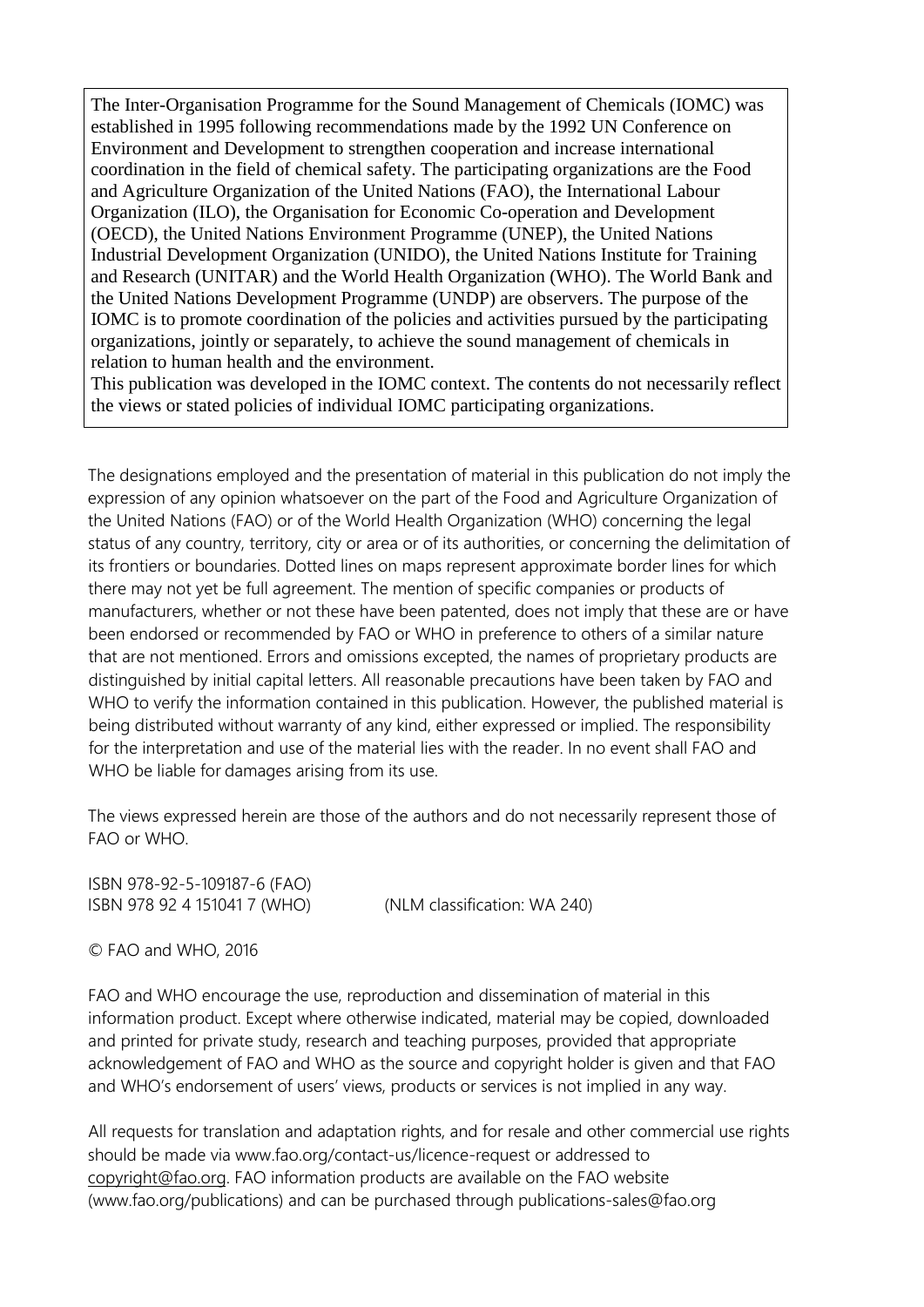# **Table of Contents**

| 1.              |  |
|-----------------|--|
| 1.1             |  |
| 1.2             |  |
| 1.3             |  |
| 1.4             |  |
| 1.5             |  |
| 2.              |  |
| 2.1             |  |
| 2.2             |  |
| 2.3             |  |
| 3.              |  |
| 3.1             |  |
| 3.2             |  |
| $\mathbf{4}$ .  |  |
| 4.1             |  |
| 4.2             |  |
|                 |  |
| 5.1             |  |
| 5.2             |  |
| 6.              |  |
| 6.1             |  |
| 6.2             |  |
| 6.3             |  |
| 6.4             |  |
|                 |  |
|                 |  |
|                 |  |
|                 |  |
| <b>ANNEX I</b>  |  |
| <b>ANNEX II</b> |  |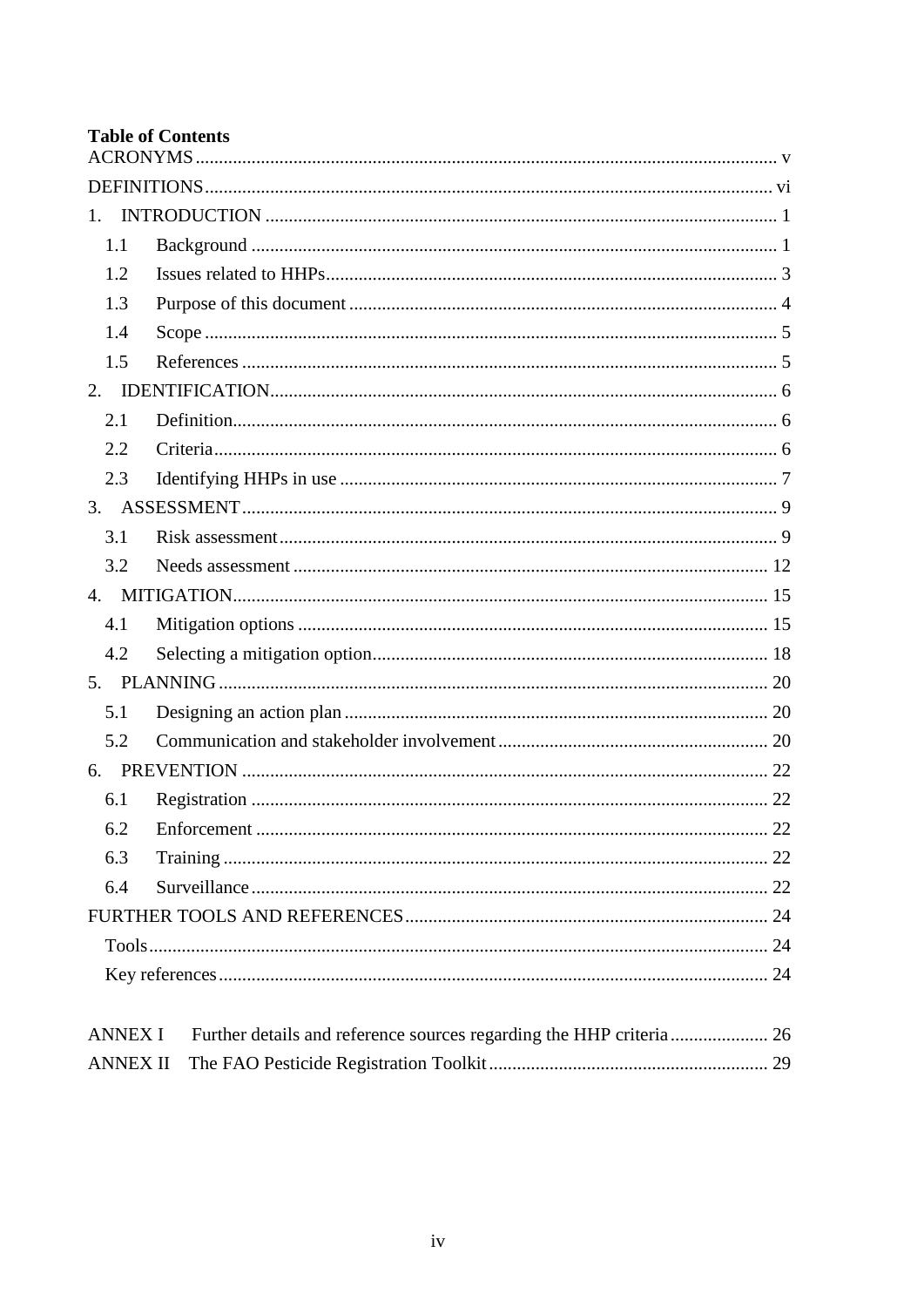# <span id="page-4-0"></span>**ACRONYMS**

| a <sub>1</sub> | Active ingredient                                                       |
|----------------|-------------------------------------------------------------------------|
| <b>FAO</b>     | Food and Agriculture Organization of the United Nations                 |
| <b>GHS</b>     | Globally Harmonized System of Classification and Labelling of Chemicals |
| <b>HHPs</b>    | <b>Highly Hazardous Pesticides</b>                                      |
| <b>HIC</b>     | High Income Countries (previously developed countries)                  |
| <b>ILO</b>     | International Labour Organization                                       |
| <b>IPM</b>     | <b>Integrated Pest Management</b>                                       |
| <b>IVM</b>     | <b>Integrated Vector Management</b>                                     |
| <b>JMPM</b>    | FAO and WHO Joint Meeting on Pesticide Management                       |
| <b>LMIC</b>    | Low and Middle Income Countries                                         |
| LIC            | Low Income Countries (previously developing countries)                  |
| NGO            | Non-Governmental Organizations                                          |
| <b>OECD</b>    | Organization for Economic Cooperation and Development                   |
| <b>PPE</b>     | Personal Protective Equipment                                           |
| <b>SAICM</b>   | Strategic Approach to International Chemicals Management                |
| <b>UNEP</b>    | United Nations Environmental Programme                                  |
| <b>WHO</b>     | World Health Organization                                               |
|                |                                                                         |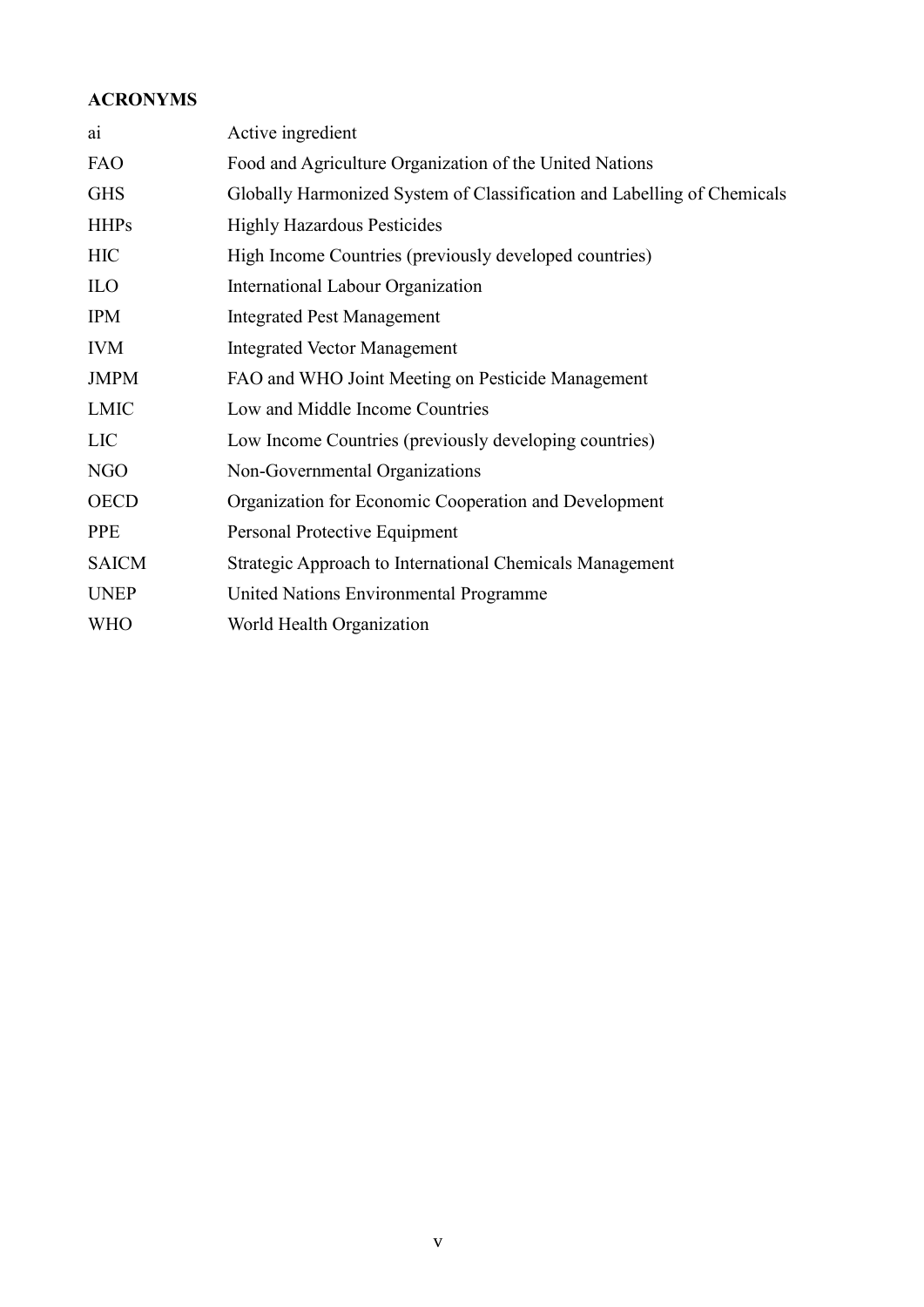#### <span id="page-5-0"></span>**DEFINITIONS**

**Active ingredient** means the part of the product that provides the pesticidal action.

**Banned pesticide** means a pesticide all uses of which have been prohibited by final regulatory action, in order to protect human health or the environment. It includes a pesticide that has been refused approval for first-time use, or has been withdrawn by industry either from the domestic market or from further consideration in the domestic approval process, and where there is clear evidence that such action has been taken in order to protect human health or the environment.

**Co-formulant** means a non-active ingredient component of a formulated product.

**Exposure** to pesticides means any contact between a living organism and one or more pesticides.

**Formulation** means the combination of various ingredients designed to render the product useful and effective for the purpose claimed and for the envisaged mode of application.

**Hazard** means the inherent property of a substance, agent or situation having the potential to cause undesirable consequences (e.g. properties that can cause adverse effects or damage to health, the environment or property).

**Highly Hazardous Pesticides** means pesticides that are acknowledged to present particularly high levels of acute or chronic hazards to health or environment according to internationally accepted classification systems such as WHO or GHS or their listing in relevant binding international agreements or conventions. In addition, pesticides that appear to cause severe or irreversible harm to health or the environment under conditions of use in a country may be considered to be and treated as highly hazardous.

**Integrated Pest Management (IPM)** means the careful consideration of all available pest control techniques and subsequent integration of appropriate measures that discourage the development of pest populations and keep pesticides and other interventions to levels that are economically justified and reduce or minimize risks to human and animal health and/or the environment. IPM emphasizes the growth of a healthy crop with the least possible disruption to agro-ecosystems and encourages natural pest control mechanisms.

**Integrated Vector Management (IVM)** means the rational decision-making process for the optimal use of resources for disease vector control. It aims to improve efficacy, costeffectiveness, ecological soundness and sustainability of disease vector control interventions for control of vector-borne diseases.

**Pesticide** means any substance, or mixture of substances of chemical or biological ingredients intended for repelling, destroying or controlling any pest, or regulating plant growth.

**Pesticide management** means the regulatory and technical control of all aspects of the pesticide life cycle, including production (manufacture and formulation), authorization, import, distribution, sale, supply, transport, storage, handling, application and disposal of pesticides and their containers to ensure safety and efficacy and to minimize adverse health and environmental effects and human and animal exposure.

**Risk** is the probability and severity of an adverse health or environmental effect occurring as a function of a hazard and the likelihood and the extent of exposure to a pesticide.

**Severely restricted pesticide** means a pesticide virtually all use of which has been prohibited by final regulatory action in order to protect human health or the environment, but for which certain specific uses remain allowed. It includes a pesticide that has, for virtually all use, been refused for approval or been withdrawn by industry either from the market or from further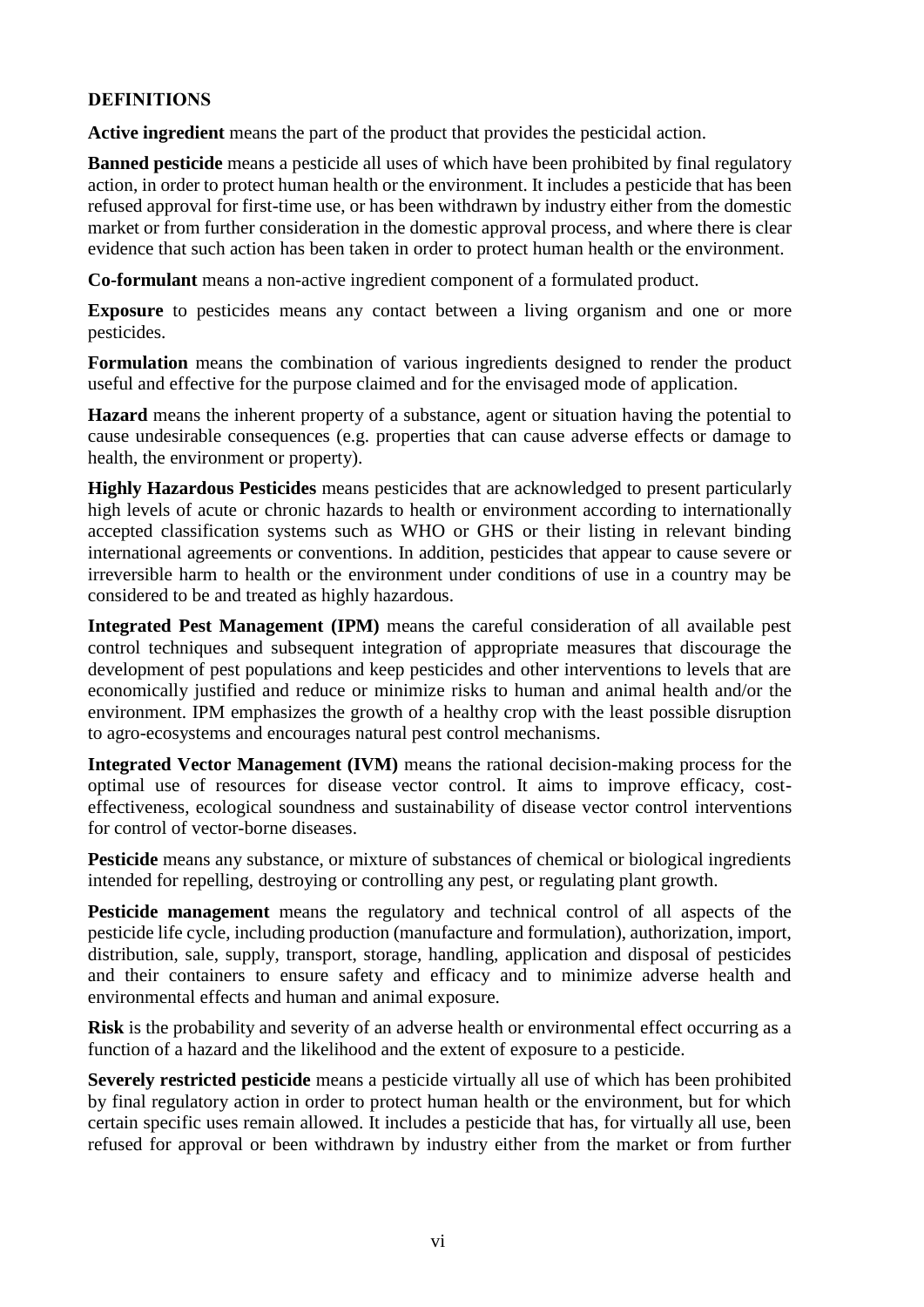consideration in the domestic approval process, and where there is clear evidence that such action has been taken in order to protect human health or the environment.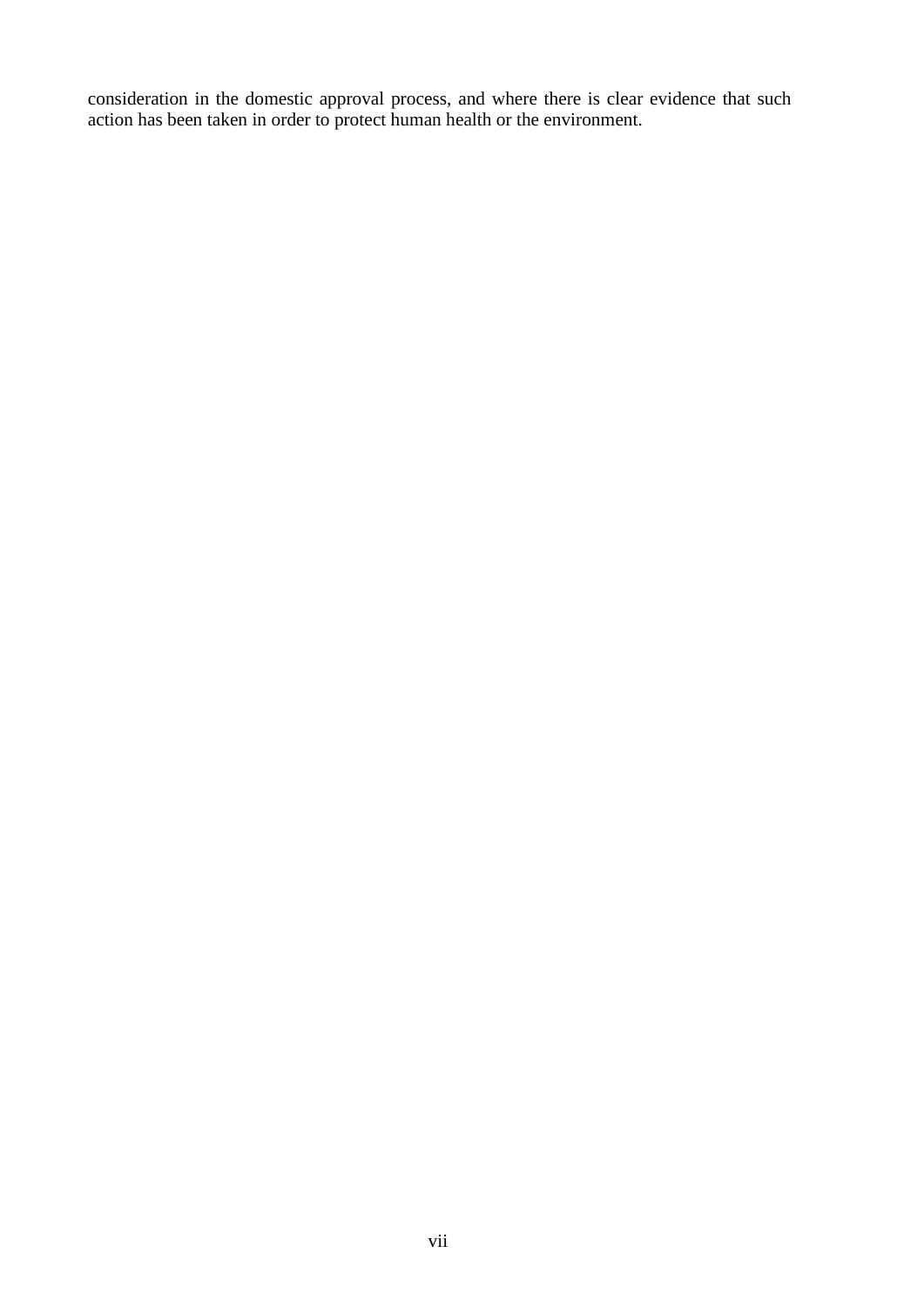## <span id="page-7-0"></span>**1. INTRODUCTION**

#### <span id="page-7-1"></span>**1.1 Background**

The understanding that some pesticides are more hazardous than others is well established. Recognition of this is reflected by the World Health Organization (WHO) Recommended Classification of Pesticides by Hazard, which was first published in 1975. The document classifies pesticides in one of five hazard classes according to their acute toxicity. In 2002, the Globally Harmonized System of Classification and Labelling of Chemicals (GHS) was introduced, which in addition to acute toxicity also provides classification of chemicals according to their chronic health hazards and environmental hazards.

Broad international concerns about health and environmental hazards led to the establishment of the Stockholm Convention on Persistent Organic Pollutants and the Rotterdam Convention on the Prior Informed Consent Procedure for Certain Hazardous Chemicals and Pesticides in International Trade. The Stockholm Convention agrees on the phasing out of persistent pesticides and other chemicals listed under its Annex A. The Rotterdam Convention promotes shared responsibility and cooperative efforts in the international trade of certain hazardous chemicals in order to protect human health and environment. It facilitates information exchange on final regulatory actions taken by countries and on severely hazardous pesticide formulations that have been reported to cause problems under conditions of use in low or middle income countries.

In 2006, the FAO Council endorsed FAO participation in the Strategic Approach to International Chemicals Management (SAICM) and noted that the International Code of Conduct on the Distribution and Use of Pesticides<sup>1</sup> was to be considered as an important element of the SAICM process. The Council suggested that the activities of FAO could include pesticide risk reduction, including the progressive banning of Highly Hazardous Pesticides (HHPs)<sup>2</sup>. This request resulted in the formulation of criteria that define HHPs by the Joint FAO\WHO Meeting on Pesticide Management (JMPM)<sup>3</sup> and also led to a definition for HHPs and specific references in the International Code of Conduct on Pesticide Management (further referred to as the Code of Conduct) when it was revised in 2013. The criteria and definition encompass a broader range of pesticides than those addressed by the Conventions. HHPs then became a special focus area in the programme of work for the FAO Pest and Pesticide Management Group.

In 2015, the SAICM International Conference on Chemicals Management adopted a resolution that recognized HHPs as an issue of concern and called for concerted action to address HHPs, with emphasis on promoting agro-ecologically based alternatives and strengthening national regulatory capacity to conduct risk assessment and risk management<sup>4</sup>. Stakeholders were encouraged to align efforts and, in order to ensure coherence, be guided by the definition of HHPs in the Code of Conduct and by these guidelines.

<sup>1</sup> <sup>1</sup> The title was changed into "Code of Conduct on Pesticide Management" at its revision in 2013. [FAO/WHO 2014]

<sup>&</sup>lt;sup>2</sup> Report of the Council of FAO, Hundred and Thirty-first Session, Rome, 20-25 November 2006

<sup>3</sup> Report of the 2nd FAO/WHO Joint Meeting on Pesticide Management and 4th Session of the FAO Panel of Experts on Pesticide Management, Geneva, 6-8 October 2008

<sup>4</sup> SAICM/ICCM.4/15 – Annex I - Resolution on highly hazardous pesticides (IV/3).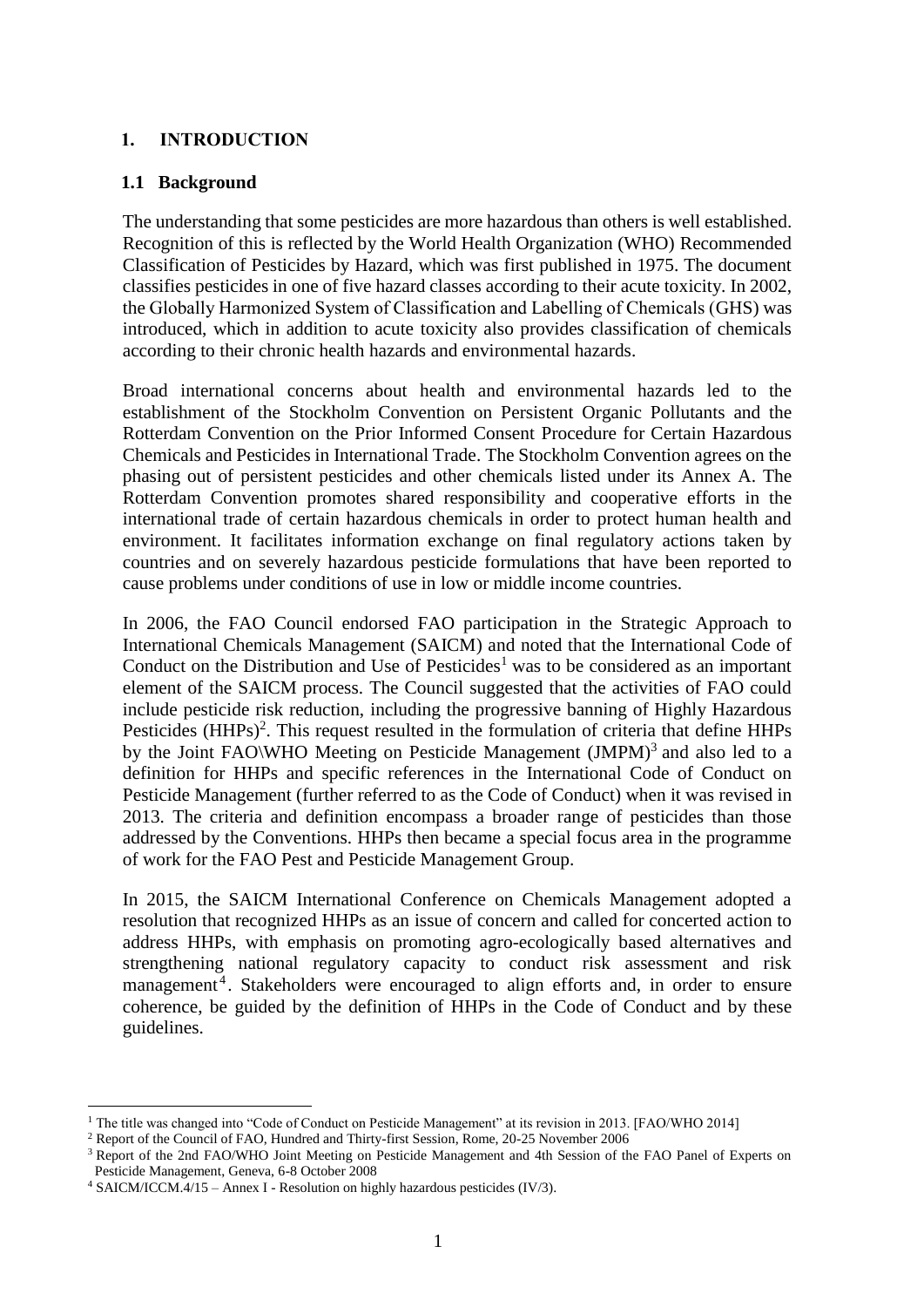These guidelines expand upon the articles that address HHPs in the Code of Conduct (Box 1) with the objective of helping countries to interpret and apply these articles effectively in order to reduce risks posed by HH

Ps. Countries are encouraged to identify the HHPs in use, to assess the risks involved and to decide upon appropriate measures to mitigate these risks.

#### **Box 1: Articles related to Highly Hazardous Pesticide in the FAO/WHO International Code of Conduct on Pesticide Management**

3.6 Pesticides whose handling and application require the use of personal protective equipment that is uncomfortable, expensive or not readily available should be avoided, especially in the case of small scale users and farm workers in hot climates.

5.1.6 Governments should utilize all possible means for collecting reliable data and maintaining statistics on health effects of pesticides and pesticide poisoning incidents, using harmonized tools where available, and submit, where appropriate, the Rotterdam Convention Human Health Incident Report Forms on Severely Hazardous Pesticide Formulations (SHPF), to the relevant designated national authority. Suitably trained personnel and adequate resources should be made available to ensure the accuracy of information collected.

6.1.1 Governments should introduce the necessary policy and legislation for the regulation of pesticides, their marketing and use throughout their life-cycle, and make provisions for its effective coordination and enforcement, including the establishment of appropriate educational, advisory, extension and health-care services, using as a basis FAO and WHO guidelines and, where applicable, the provisions of relevant legally binding instruments. In so doing, governments should take full account of factors such as local needs, social and economic conditions, levels of literacy, climatic conditions, availability and affordability of appropriate pesticide application and personal protective equipment.

7.5 Prohibition of the importation, distribution, sale and purchase of highly hazardous pesticides may be considered if, based on risk assessment, risk mitigation measures or good marketing practices are insufficient to ensure that the product can be handled without unacceptable risk to humans and the environment.

9.4.1 All entities addressed by this Code should support the process of information exchange and facilitate access to information on matters including pesticide hazards and risks, residues in food, drinking water and the environment, the use of pesticides in or on non-food products, IPM/IVM, pesticide efficacy, alternatives to highly hazardous pesticides and related regulatory and policy actions.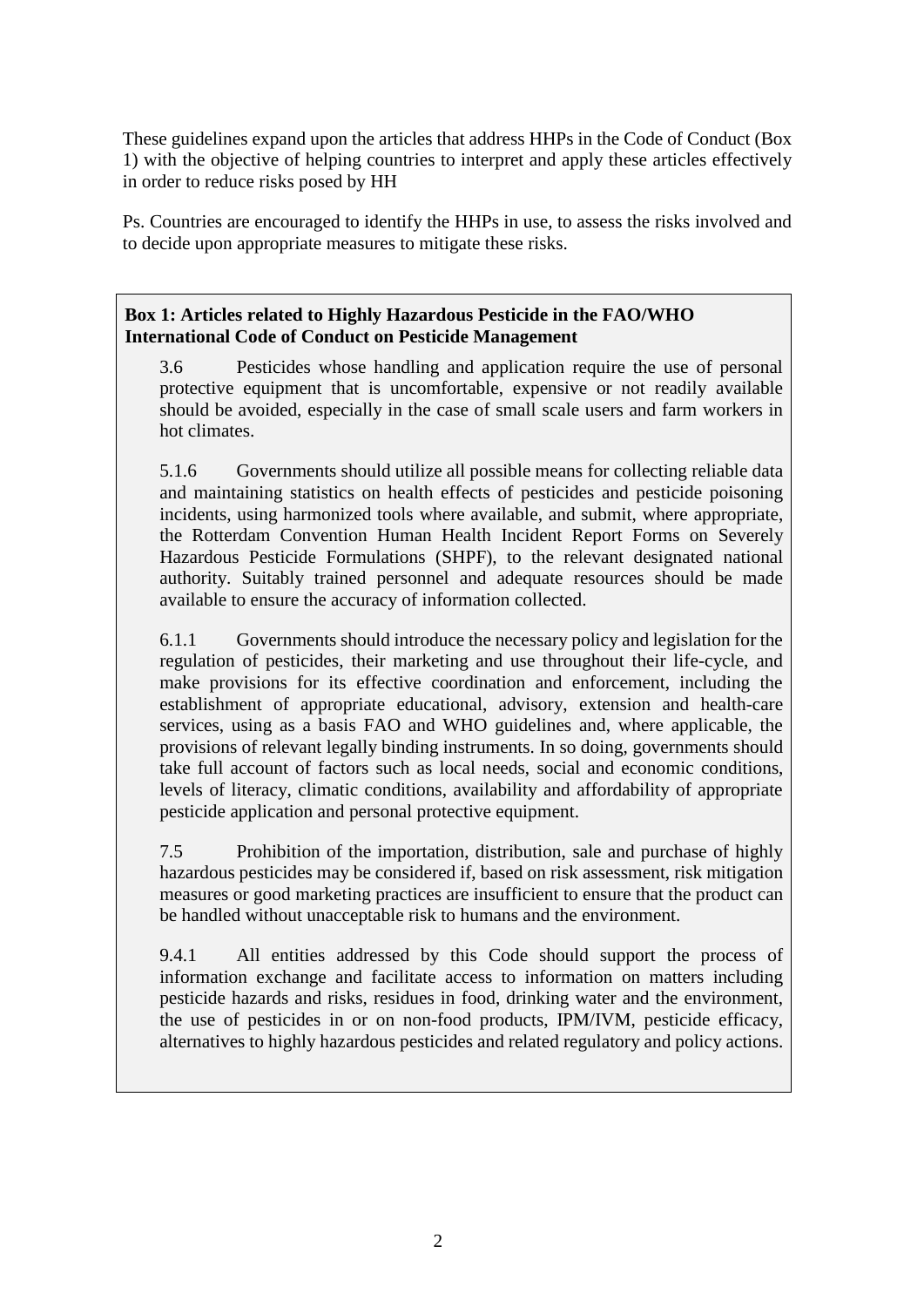# <span id="page-9-0"></span>**1.2 Issues related to HHPs**

## *Hazards*

Pesticides can be considered highly hazardous if they present particularly high levels of acute or chronic hazards to human health or the environment.

High acute human toxicity refers to product properties that can cause immediate health effects. Pesticides with high acute toxicity can affect people who are preparing, mixing or using pesticides, but also by-standers, people entering treated fields, consumers eating treated produce too soon after application, etc. Other handling during which such pesticides can pose risk include storage, cleaning and storage of application equipment, disposal of empty containers and contaminated materials such as gloves.

Besides acute risk of occupational poisoning, several countries documented a broad problem of use of acutely toxic pesticides for self-harm purposes. In several countries, it has been demonstrated that prohibiting or restricting access to such products significantly reduces fatalities due to suicide. WHO therefore recommends that products frequently used for suicide are made less accessible<sup>5</sup>.

Chronic human toxicity refers to product properties that may cause any adverse effect as a result of repeated or long-term exposure. Such adverse effects could for instance include cancers or developmental disorders.

Hazards to the environment include contamination of water resources and soils, and acute or chronic toxicity to non-target organisms that may lead to disruption of ecosystem functions, such as pollination or natural pest suppression.

HHPs often are older generation, off-patent, products that are relatively cheaply available<sup>6</sup>. Products that have been taken off the market in High Income Countries (HICs), frequently remain registered in Low and Middle Income Countries (LMICs). Contributing factors may include:

- Poorly functioning registration schemes that are affected by limited human and financial resources and have inadequate capacity for risk assessment,
- Perceptions that poor farmers should have access to cheap pesticides,
- Lack of knowledge about alternatives

Furthermore, production of HHPs from older product generations is increasingly being shifted from HICs to LMICs.

In some cases, HICs may maintain the registration of certain HHP uses, but control these through strict risk mitigation measures. Such measures are often less likely to be implemented or enforced in LMICs because of limitations in capacity.

*Use context*

1

<sup>5</sup> Preventing suicide: a global imperative, World Health Organization 2014

<sup>6</sup> Economic aspects of pesticide selection are elaborated in section 3.2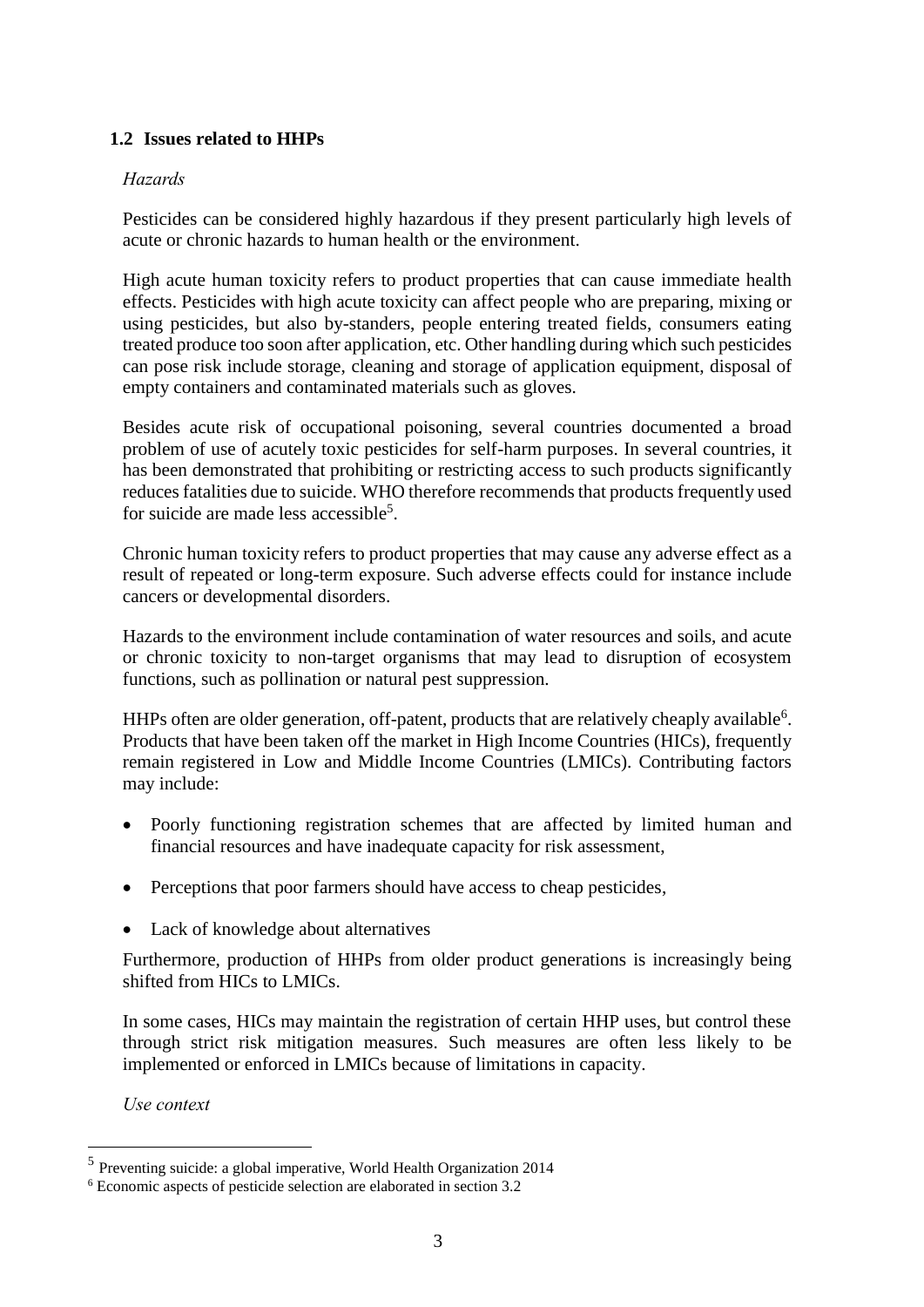It should be noted that there is a significant difference between pesticide users in HICs and those in Low Income Countries (LICs). In HICs the percentage of the population working in agriculture is typically below  $5\%$ <sup>7</sup>. In LICs the percentage of the population working in agriculture is often much higher (typically above 40%). The average for Sub-Sahara Africa for instance is about 60%. Poverty, limited education, distances, and ineffective extension systems are amongst the factors that affect the feasibility of reaching all farmers with training and advice on pesticide use in LICs. Furthermore, the institutional capacity to train farmers and enforce pesticide legislation tends to be less in LICs.

Personal Protection Equipment (PPE) for highly hazardous pesticides, as prescribed on the label or by training programmes, is often not available or not used in LMICs because it is too expensive or too uncomfortable to wear in hot, humid climates. In many LICs, the available PPE in rural pesticide shops is often of inadequate quality or not suitable for protection against many formulations of highly hazardous pesticides (e.g., household gloves and simple dust masks).

Commonly used application equipment in LMICs (mainly knapsack sprayers) tends to be less sophisticated compared to that used in HICs. Application equipment is often not regulated in LMICs, which may affect specifications and quality. Cost factors often prevent timely replacement. Maintenance and safe cleaning and storage is often a challenge. Leaking or poorly calibrated equipment and improvised application methods can further increase risks.

Other factors affecting proper use of pesticides may include: limited user knowledge about pests and pest management options, available products and their risks; users not being able to read or understand labels (low literacy levels in certain areas); incomplete labels; labels not available in the local language; relatively high cost of following label instructions (e.g. buying recommended PPE and application equipment), etc.

For these reasons , there is often a significant gap between the common conditions of use in LMICs and the prescribed instructions on the label, potentially leading to high human and environmental exposures and consequently to risks exceeding estimated levels based on the assumption that label instructions are followed.

In LMICs, incidents related to use of HHPs often remain undetected due to a lack of adequate monitoring and reporting systems for health and environmental impacts of pesticides. Absence of poisons information centres and limited medical facilities to diagnose, treat and report pesticide poisoning are further factors.

In cases where HHPs continue to be used, there may be a lack of knowledge about less hazardous alternatives. Particularly for biological alternatives there may also be limitations related to the availability and distribution of such products and to knowledge about their use.

## <span id="page-10-0"></span>**1.3 Purpose of this document**

These guidelines are intended to help national or regional pesticide regulators with limited resources to design a process to address HHPs that follows the three steps of identification, assessment and mitigation. They also aim to underscore the importance of adequate pesticide legislation, and risk and needs assessment as part of the registration process.

<sup>&</sup>lt;sup>7</sup> ILO Key indicators of the labour market, 2011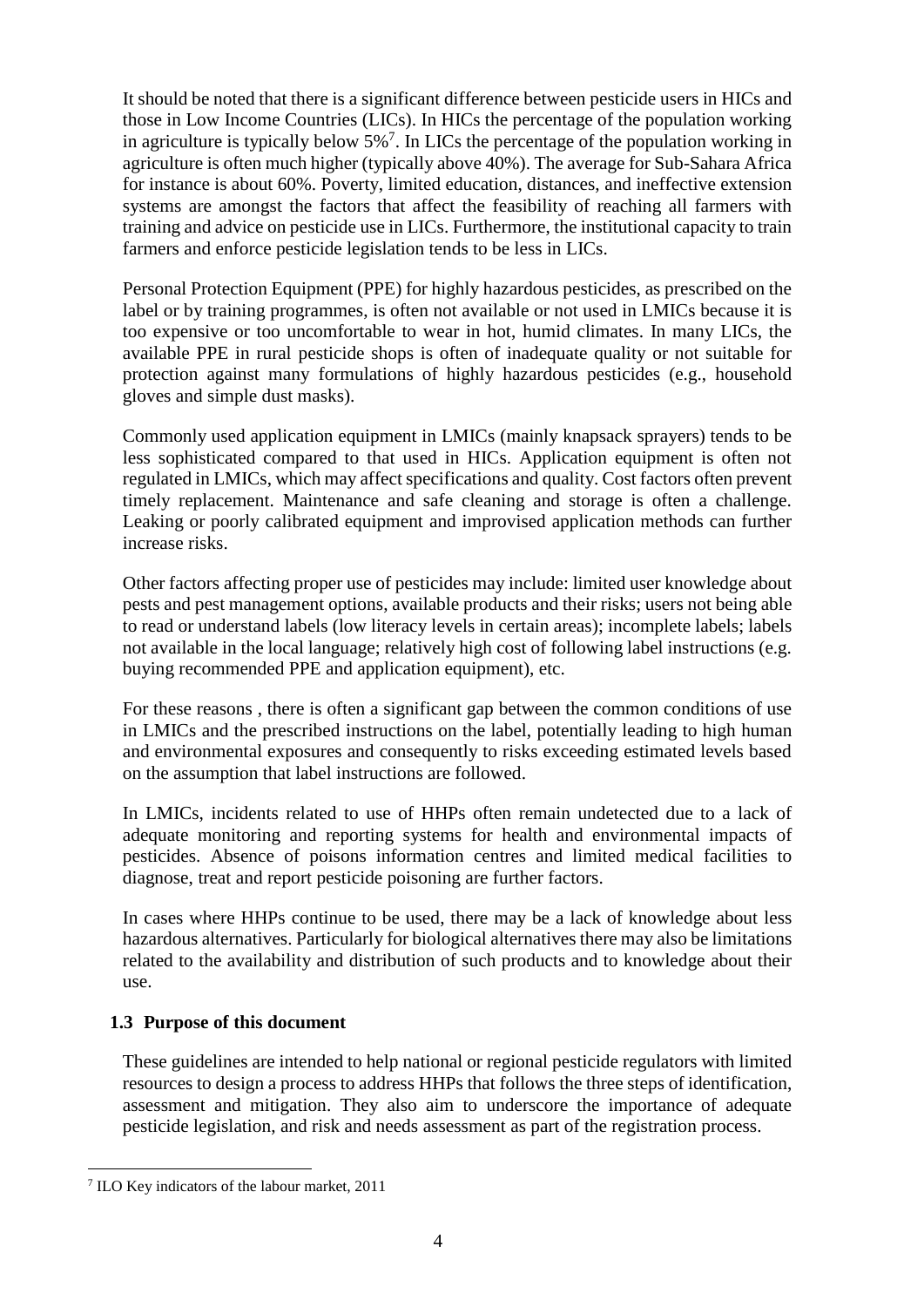# <span id="page-11-0"></span>**1.4 Scope**

These guidelines apply to all pesticides, including agricultural, public health, household, amenity and industrial pesticides.

The information in this document is supplemented by other guidelines and tools on the [FAO webpages on pest and pesticide management.](http://www.fao.org/agriculture/crops/thematic-sitemap/theme/pests/code/list-guide-new/en/) These include the FAO/WHO Guidelines for the Registration of Pesticides [2010], the FAO/WHO Guidelines on developing a reporting system for health and environmental incidents resulting from exposure to pesticides [2009], the FAO/WHO Guidelines on pesticide legislation [2015] and the [FAO Pesticide Registration Toolkit,](http://www.fao.org/pesticide-registration-toolkit/tool) which provides guidance on risk assessment (Annex II).

## <span id="page-11-1"></span>**1.5 References**

These guidelines contain many references to other documents. To facilitate access to these documents, hyperlinks have been included at many places within the text of this document. For those using a hardcopy, the main references with their full internet addresses are listed in the section on Further Tools and References.

FAO and WHO are interested to receive suggestions or comments that you may have after using these guidelines as these may help further improve future editions. Please send your suggestions or comments to pesticide-management@fao.org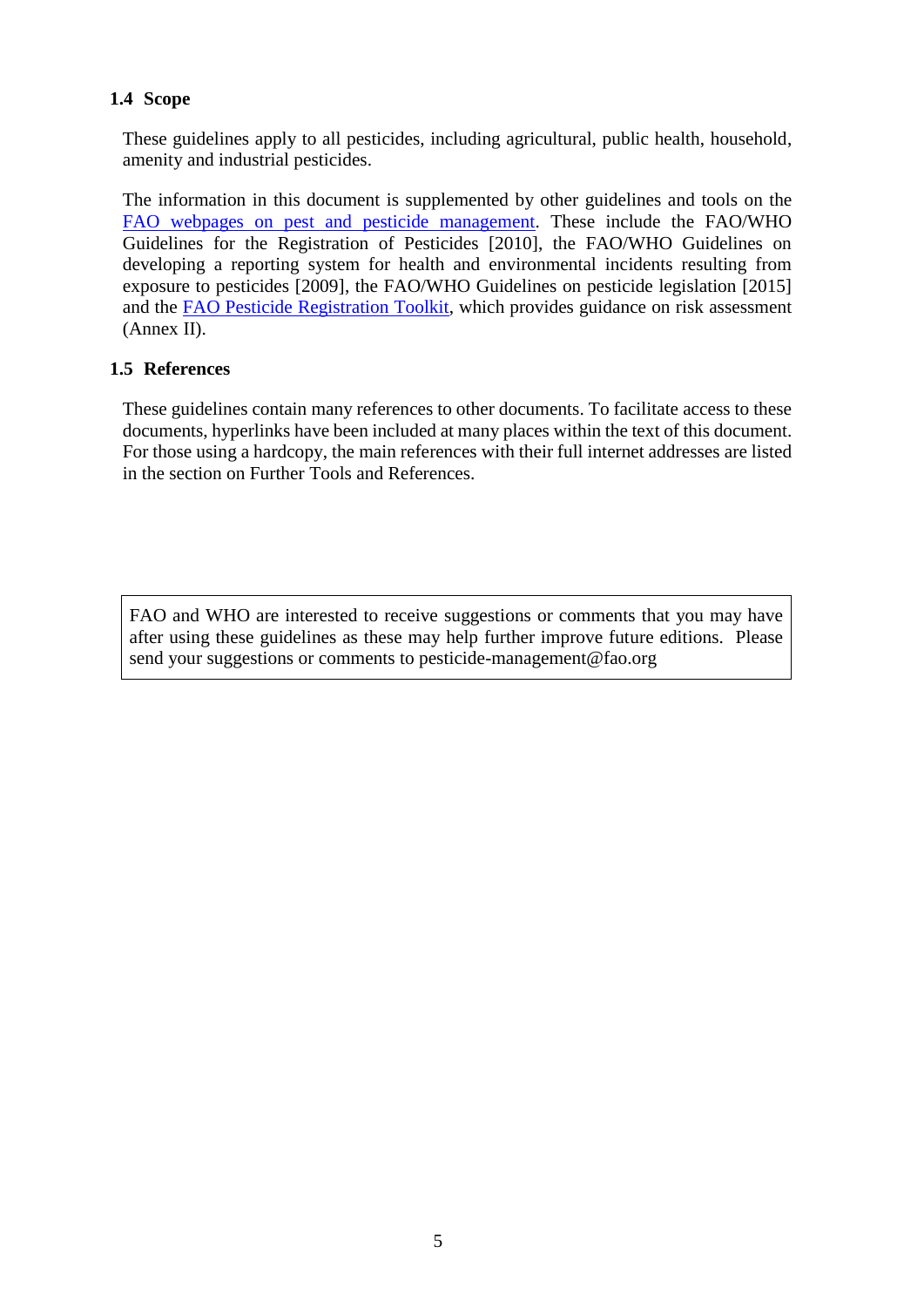# <span id="page-12-0"></span>**2. IDENTIFICATION**

# <span id="page-12-1"></span>**2.1 Definition**

The FAO/WHO International Code of Conduct on Pesticide Management [2013] defines Highly Hazardous Pesticides as:

P*esticides that are acknowledged to present particularly high levels of acute or chronic hazards to health or environment according to internationally accepted classification systems such as the World Health Organization (WHO) or the Globally Harmonized System of Classification and Labelling of Chemicals (GHS) or their listing in relevant binding international agreements or conventions. In addition, pesticides that appear to cause severe or irreversible harm to health or the environment under conditions of use in a country may be considered to be and treated as highly hazardous*.

# <span id="page-12-2"></span>**2.2 Criteria**

The FAO/WHO Joint Meeting on Pesticide Management [2008] recommended that highly hazardous pesticides should be defined as having one or more of the following characteristics:

- **Criterion 1**: Pesticide formulations that meet the criteria of classes Ia or Ib of the *WHO Recommended Classification of Pesticides by Hazard*; or
- **Criterion 2**: Pesticide active ingredients and their formulations that meet the criteria of carcinogenicity Categories 1A and 1B of the *Globally Harmonized System on Classification and Labelling of Chemicals* (GHS); or
- **Criterion 3**: Pesticide active ingredients and their formulations that meet the criteria of mutagenicity Categories 1A and 1B of the *Globally Harmonized System on Classification and Labelling of Chemicals* (GHS); **or**
- **Criterion 4**: Pesticide active ingredients and their formulations that meet the criteria of reproductive toxicity Categories 1A and 1B of the *Globally Harmonized System on Classification and Labelling of Chemicals* (GHS); or
- **Criterion 5**: Pesticide active ingredients listed by the *Stockholm Convention* in its Annexes A and B, and those meeting all the criteria in paragraph 1 of Annex D of the Convention; or
- **Criterion 6**: Pesticide active ingredients and formulations listed by the *Rotterdam Convention* in its Annex III; or
- **Criterion 7**: Pesticides listed under the *Montreal Protocol*; or
- **Criterion 8**: Pesticide active ingredients and formulations that have shown a high incidence of severe or irreversible adverse effects on human health or the environment.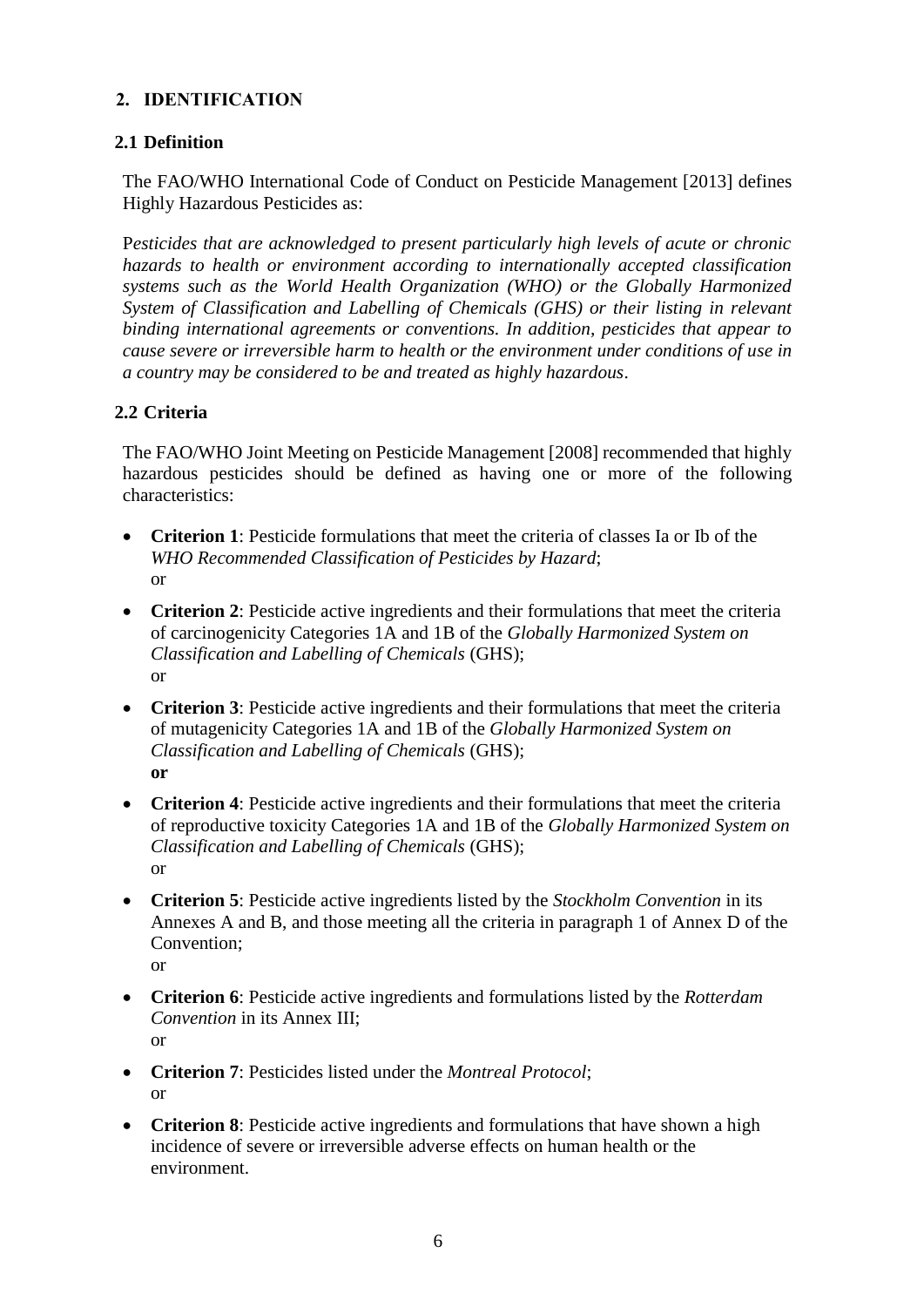Further and more detailed technical information regarding these criteria is provided in Annex I. International research into hazards of pesticides continues and other criteria may be added later by FAO and WHO $^8$  as international consensus develops. Current focus areas of international research for instance include endocrine disruption and toxicity to pollinators.

# <span id="page-13-0"></span>**2.3 Identifying HHPs in use**

<u>.</u>

In order to identify HHPs in use, the list of registered pesticides should be examined against the criteria for HHPs as provided in Section 2.2. This could be done by the pesticide registration authority or, for instance, by a specially established inter-ministerial working group.

For criteria 1-7 there are reference lists and related guidance that can be found on the internet. Annex I provides an overview of information sources for easy reference.

Assessment as to whether an active ingredient or formulation would fall under Criterion 8 is more complex as this depends on the actual situation in individual countries. The following indicators could be taken into consideration:

- Surveillance indicates relatively high incidences of poisoning or environmental impact;
- Surveillance of pesticide use practices indicates high exposure risks under common conditions of use. Comparison of label instructions for relatively hazardous products with actual use practices consistently indicates a significant gap between precautions that should be taken and precautions that are actually taken. Examples include: required PPE is not available; pesticides which are highly toxic to aquatic organisms are broadly used in irrigated rice; products being broadly used on crops for which they are not approved, etc. In such cases, targeted surveys should be conducted to establish whether the use of a product qualifies under Criterion 8.

Countries that do not have effective surveillance schemes could use information about products identified as HHPs under Criterion 8 in other countries with comparable pesticide use situations, as pointers to potential problems. The use for these products should then be investigated through targeted surveys in order to determine whether or not these products cause problems under the circumstances of use in the country, and consequently, whether or not they should be regarded as HHPs. Such information from other countries could include:

- Countries with comparable pesticide use situations that have taken regulatory measures for certain pesticides in response to health or environmental incidents.
- Surveillance, research or incident reporting data from countries with comparable pesticide use situations, indicate significant health or environmental issues for certain pesticides;

For countries where the pesticide registration scheme is not effectively enforced, the list of registered pesticides should be supplemented by lists of imported pesticides or findings from pesticide use field surveys. If such lists are not available then it would be important

<sup>&</sup>lt;sup>8</sup> This would follow the same review process by the FAO/WHO Joint Meeting on Pesticide Management that developed the current criteria.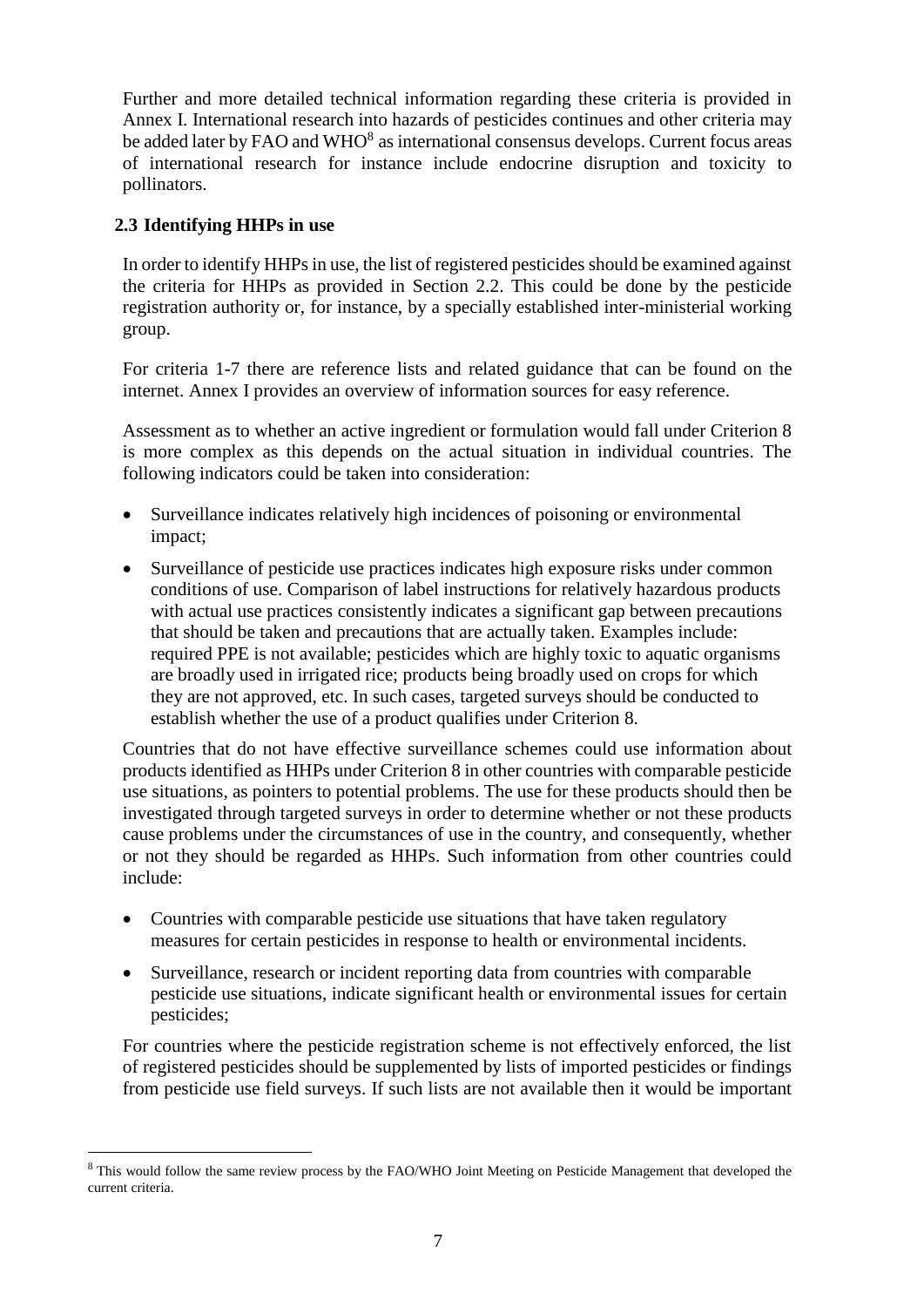to conduct such surveys. One should also be aware that certain products may have remained registered, while in practice their use has ended.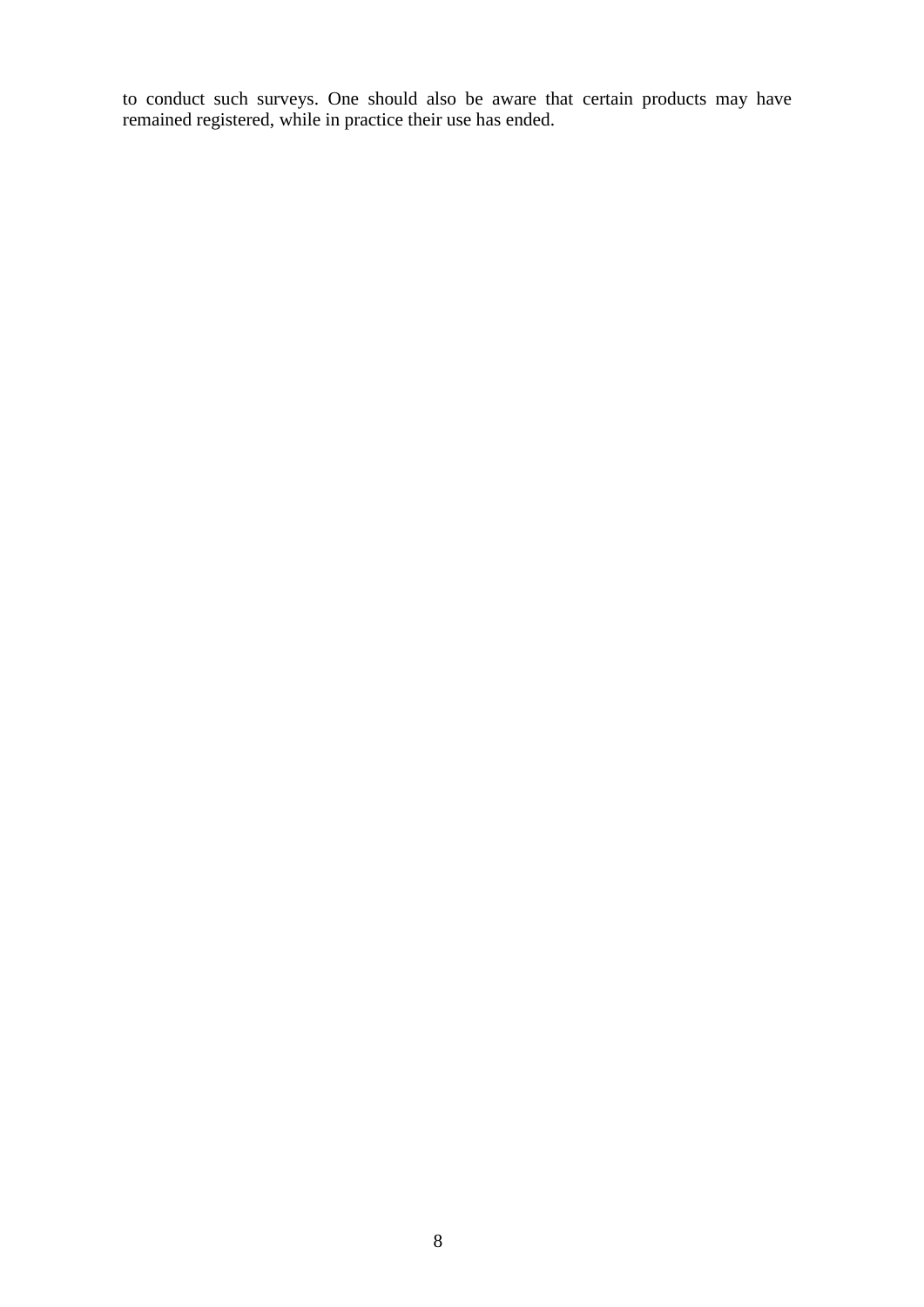# <span id="page-15-0"></span>**3. ASSESSMENT**

After it has been identified which HHPs are used in the country, the next steps are to assess the risks that these products are posing to human health and the environment under the conditions of use in that country and to review the needs for these products, taking into consideration available alternatives.

## <span id="page-15-1"></span> **3.1 Risk assessment**

The [FAO Pesticide Registration Toolkit](http://www.fao.org/pesticide-registration-toolkit/tool) (Annex II) provides practical guidance on conducting risk assessments for pesticide registration or review of existing registrations. For countries with limited capacity for risk assessment, it also contains guidance on the use of risk assessments from other countries and on bridging such information to national use conditions.

To conduct a risk assessment it is important to understand the concept of risk (Box 2).

## **Box 2: The concept of Risk**

**Risk** is a function of **Hazard** and **Exposure:**  $R = f(H \times E)$ 

The hazard of a product is determined by the intrinsic toxicological properties of the active ingredient. Risk reduction can thus be achieved in two ways: Reduction in hazard or reduction in exposure.

Reduction in hazard would generally involve choosing a less hazardous alternative. This could be a non-chemical approach to pest management, a different chemical compound or a different formulation of the same compound.

Reduction in exposure can be achieved in a variety of ways (discussed below).

## *Exposure*

As a high hazard has already been established, exposure is the main factor to consider for risk assessment of HHPs. The following types of exposure may be relevant:

#### *Human exposure*

Human exposure includes both direct exposure and dietary exposure.

Direct human exposure scenarios include occupational exposure (operators and workers), and bystander and residential exposure. Exposure can be oral, dermal or through inhalation and result from mixing, application, spray drift, re-entry or contact with treated crop or contaminated equipment and materials

Dietary exposure includes exposure through contaminated food or water. It generally involves consumption of treated agricultural produce. Cumulative and synergistic effect of multiple exposures may need to be taken into consideration.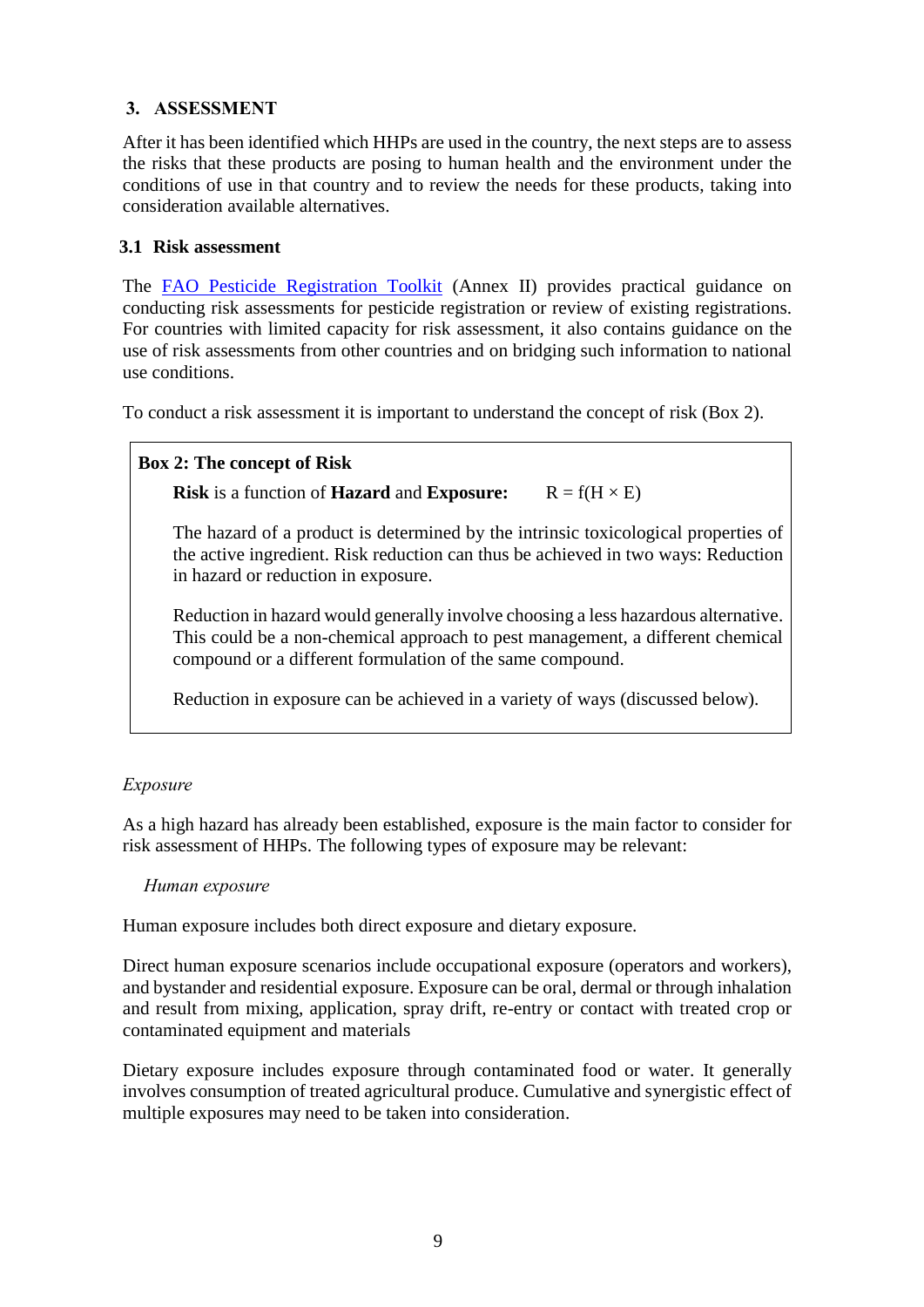For both direct human exposure and dietary exposure, the potential health effects can be more severe for certain vulnerable groups, such as pregnant or breast-feeding women, infants and children, immune compromised persons, malnourished persons, etc.

Exposure scenarios for children may include mothers taking children into the fields with them, hand to mouth behaviour in residential settings, exposure through breast-feeding or during pregnancy. Special consideration should be given to areas where children are involved in agricultural work<sup>9</sup>.

# *Exposure of livestock, domestic animals and wildlife*

Pesticide use could expose livestock and domestic animals, as well as other non-target organisms such as pollinators and other beneficial insects, aquatic organisms, birds and other wildlife, including endangered species.

## *Environmental exposure*

High levels of environmental exposure can result in contamination of ground or surface water, soils, air and/or plant material. This may affect soil organisms, beneficial insects and other organisms that provide ecosystem functions. Some pesticides accumulate through the food chain.

## *Unintentional exposure of crops*

Unintentional exposure of crops, usually resulting from drift or overflow, may affect crop health and food safety. Concerns include drift of herbicides that could damage crops in neighbouring fields and drift of insecticides and fungicides that may affect food safety of neighbouring crops.

## *Exposure context*

1

The local circumstances of use are an important factor that is to be taken into consideration when determining the exposure risk. Examples of local circumstances that may increase pesticide exposure include:

- Non-availability of prescribed PPE, limited access to it, or limited use of it.
- Non-availability of appropriate application equipment or limited access to it.
- Limited ability to safely store pesticides.
- Limited ability to maintain and safely clean and store application equipment.
- Poor advice and knowledge about pesticide use and risks.
- Not respecting prescribed re-entry intervals and pre-harvest intervals.
- Risk of occurrence of spray drift.
- Lack of disposal options/facilities for obsolete stocks, left-over product or empty containers.

<sup>9</sup> This also is emphasized in article 6.1.2 of the Code of Conduct and the relevant ILO Conventions.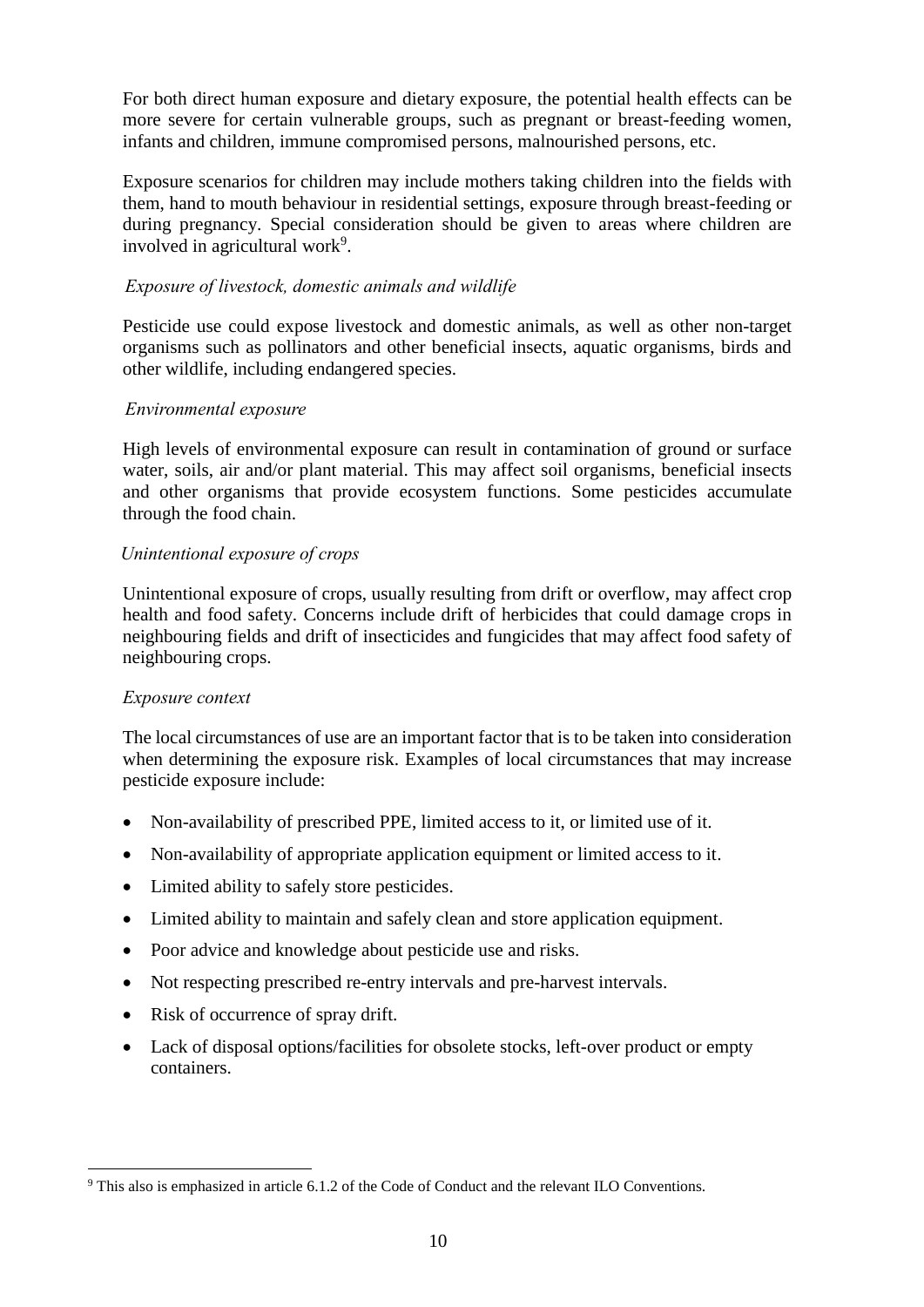## *Assessment of exposure levels*

Assessment of exposure levels is a key element of the risk assessment. This can be done through actual exposure assessment or through indirect assessments. Examples of different approaches are provided in Box 3. Combining different types of assessments may provide the most solid results.

#### **Box 3 Examples of different approaches to exposure assessment**

#### *Surveillance of actual impacts*

This could involve collection of available data on poisoning incidents for a specific compound or product, which, for instance, could be collected from poisons information centres, hospital or health clinic records or from reporting by extension officers, decentralised plant protection staff or vector control programme staff. Where desirable, such data can be supplemented by specific targeted communitylevel surveys whereby one would look specifically at poisoning incidents within communities where the product is used by a relatively large proportion of the people.

#### *Assessment of degree to which necessary precautions are followed*

This would involve assessment of abilities and willingness of users to follow label instructions regarding necessary protection of personal and public health and the environment. Such an assessment would take into consideration the local context factors that may increase exposure, as well as the actual practices. Differences between required precautionary measures and actual practices and working conditions would provide an indication of exposure and risk. Having clear and complete labels would be a pre-requisite for this approach. If these are lacking, labels from comparable countries that do have proper labels, or other information such as health and safety guides for pesticides might serve as reference.

#### *Models for exposure assessment*

Models have been developed to help assess occupational and environmental exposure. These vary from relatively simple to fairly complex. The [FAO Pesticide](http://www.fao.org/pesticide-registration-toolkit/tool)  [Registration Toolkit](http://www.fao.org/pesticide-registration-toolkit/tool) (Annex II) provides examples and guidance on their use.

#### *Actual exposure measurements*

In some cases, actual exposure to an HHP can be measured. This can be done through direct exposure monitoring (analysing the pesticide on the body of a person when handling the product) or biomonitoring (analysis of the pesticide or one of its metabolites in blood, urine or breastmilk). Exposure measurements tend to be rather complex and expensive studies, and are therefore not often conducted in LMICs.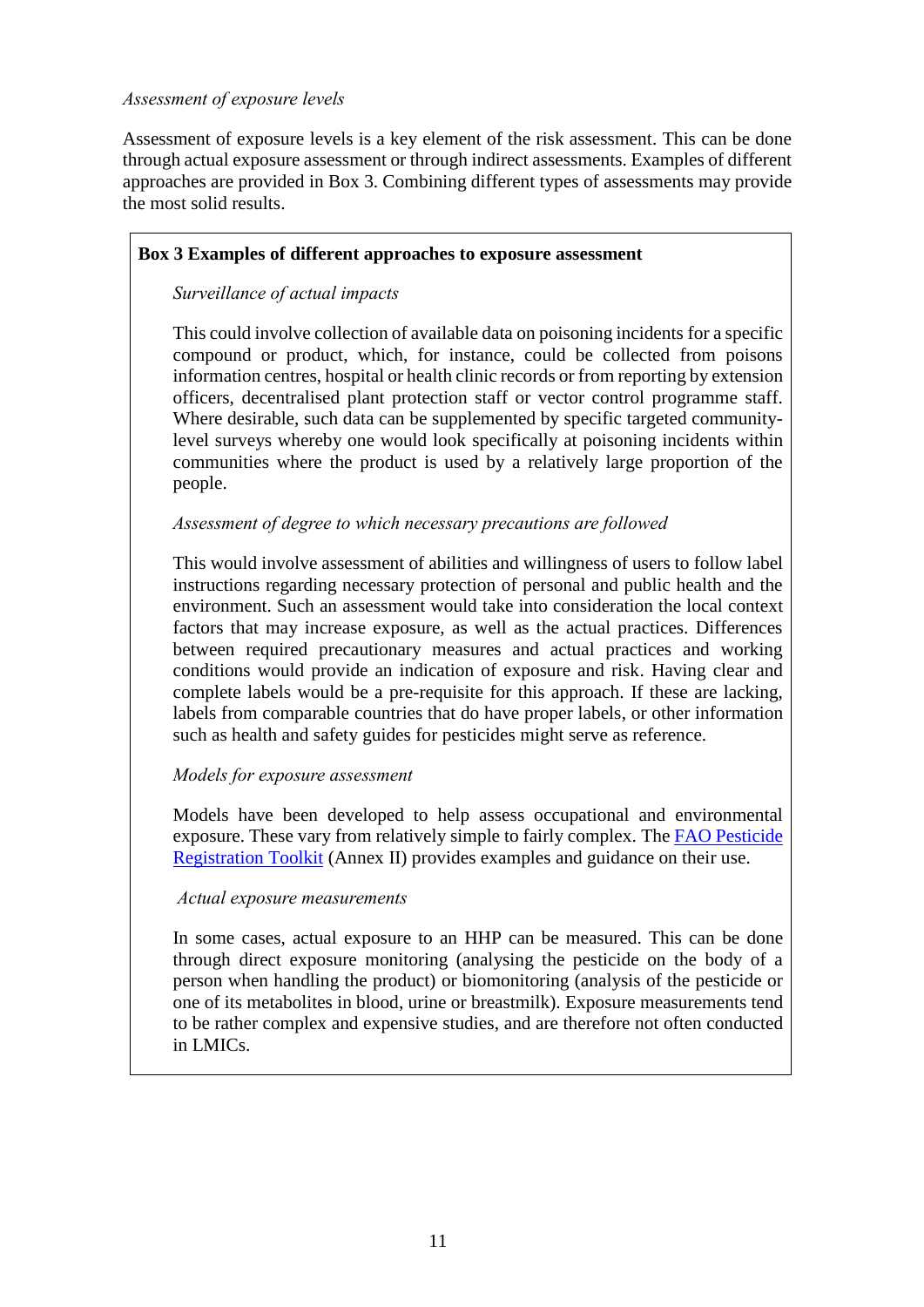# <span id="page-18-0"></span>**3.2 Needs assessment**

The needs assessment serves to establish to what extent the product is actually needed for its current uses, what specific benefits it provides and whether effective less hazardous alternative pest management approaches or products that pose less risk might be available.

The approach to pesticide risk reduction as described in the [FAO Guidelines on Pest and](http://www.fao.org/fileadmin/templates/agphome/documents/Pests_Pesticides/Code/Policy_2010.pdf)  [Pesticide Management Policy Development](http://www.fao.org/fileadmin/templates/agphome/documents/Pests_Pesticides/Code/Policy_2010.pdf) [2010] comprises three main steps (Box 4). The first step involves an assessment of needs.

# **Box 4 Steps in pesticide risk reduction**

- 1. Reduce reliance on pesticides. Determine to what extent current levels of pesticide use are actually needed and eliminate unjustified pesticide use. Make optimum use of non-chemical pest management practices in the context of sustainable intensification of crop production and integrated vector management.
- 2. Select pesticides with the lowest risk. If use of pesticides is deemed necessary, select products with the lowest risk to human health and the environment from the available registered products of those that are effective against the pest or disease.
- 3. Ensure proper use of the selected products for approved applications and in compliance with national regulations and international standards.

*A needs assessment involves the following:*

- Stock-taking of the uses of identified HHPs and the reasons why they are being used.
- Identification of possible alternatives that are effective and pose less risk, and might substitute for HHPs.
- Review of the need for identified uses of HHPs taking into consideration the available alternatives and economic aspects.

## *Availability of alternatives*

1

There may often be a perception that HHPs need to remain available because there would be no good alternatives. This can prove to be a misconception that may persist because of user habits or advice based on limited knowledge or by persons with interest in the products concerned. In the majority of cases, there are alternatives that pose less risk. These may include suitable biopesticides or non-chemical pest management approaches, less hazardous chemicals, or different formulations that pose less risk. Pest and vector management based on Integrated Pest Management (IPM) and Integrated Vector Management (IVM) would be preferred. The same applies to other agro-ecologically<sup>10</sup> based production systems, such as organic agriculture.

<sup>&</sup>lt;sup>10</sup> FAO describes agro-ecology as the science of applying ecological concepts and principles to the design and management of sustainable food systems; Agroecology for food security and nutrition – Proceedings of the FAO International Symposium on Agroecology, 2014, Rome, Italy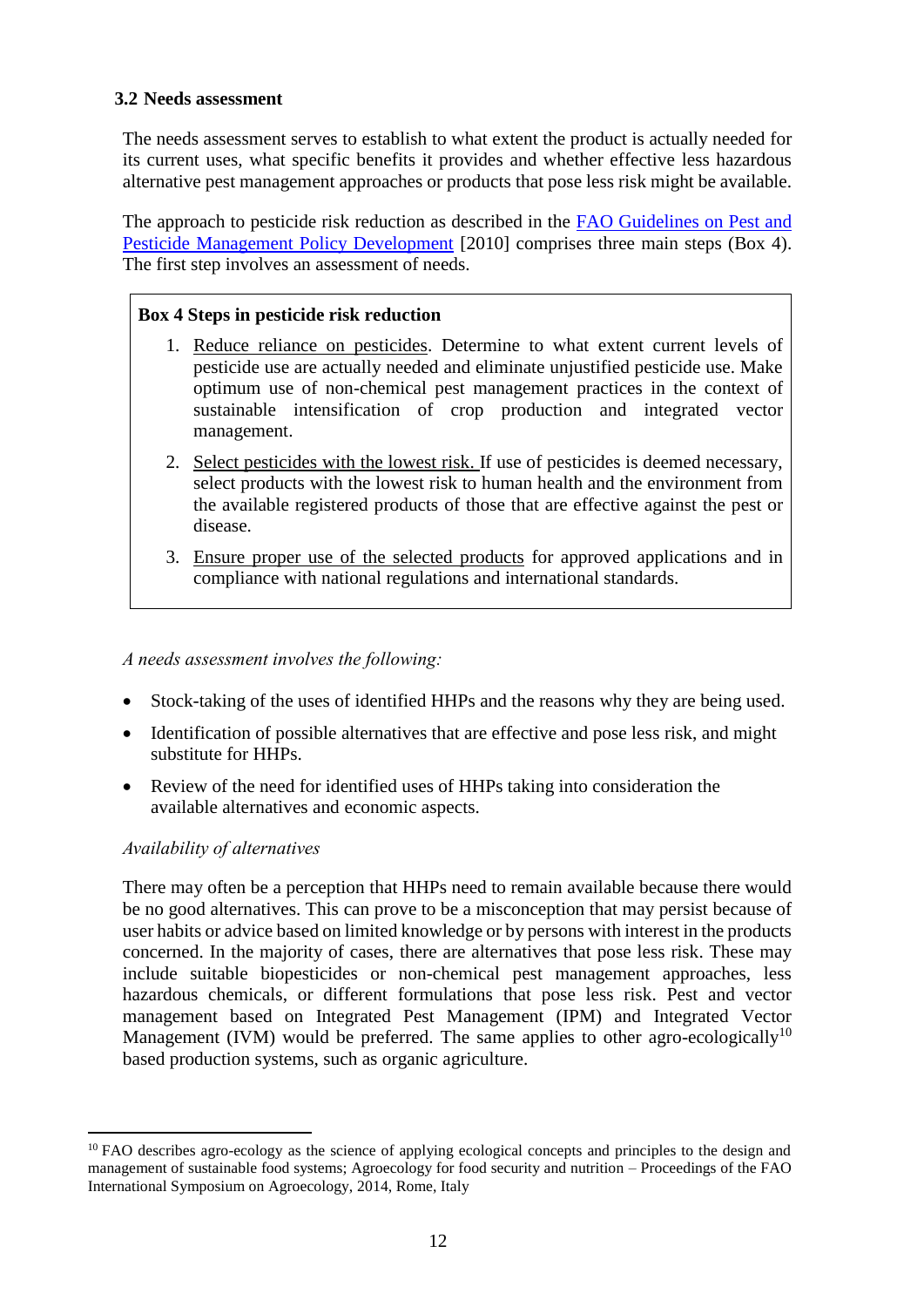## **Box 5: IPM and IVM Definitions**

The Code of Conduct defines IPM as the careful consideration of all available pest control techniques and subsequent integration of appropriate measures that discourage the development of pest populations and keep pesticides and other interventions to levels that are economically justified and reduce or minimize risks to human and animal health and/or the environment. IPM emphasizes the growth of a healthy crop with the least possible disruption to agro-ecosystems and encourages natural pest control mechanisms. A similar definition of IVM is also provided in the Code of Conduct.

A useful approach can be to look at crop protection methods in other countries with similar agronomic conditions that have cancelled the use of certain HHPs. This may provide useful information about the availability and viability of alternatives for these HHPs. Within countries, there may also be areas where alternatives have been successfully introduced and that can serve as examples for other areas.

Nevertheless, there may remain specific cases for which there are no good alternatives to current uses of HHPs. This also may involve certain limited and restricted roles in resistance management strategies. In other specific cases it may be desirable to keep the option open for future use by having a fall back option if alternatives were to lose their effectiveness and there are no other options for control of pests of public health concern or economic significance. If such situations occur, the exceptions should be temporary, whilst new alternatives are being identified.

#### *Economic aspects*

Many HHPs are found in the market segment of cheap generic products. Higher prices of less hazardous alternatives are often mentioned as an impediment to their use<sup>11</sup>. The concern being that farmers could not afford the alternatives and be deprived of affordable pest management options, should access to certain HHPs be limited. It is therefore important to understand and carefully consider the costs and benefits of cases where continued use of HHPs is requested.

In order to understand the full costs of HHPs, one should not only look at their purchasing price (taking into account the number of applications needed) but also at all other direct and indirect costs<sup>12</sup>. Direct private costs include the purchasing of appropriate PPE and possible direct health costs for the applicator, including medical expenses and loss of labour time if poisoning occurs. Indirect private costs include the costs of long-term health effects. Indirect public costs include long-term health costs to farming communities and consumers, and environmental costs associated with water contamination and loss of biodiversity, including pollination functions $13$ . IPM and IVM tend to reduce the public

<sup>&</sup>lt;sup>11</sup> Less hazardous alternatives does not only refer to other compounds, but could also include different (often more expensive) formulations that are less hazardous, such as microencapsulated products or water soluble packages, as described in 4.1.3.

 $12$  For further information on cost factors see [Guidance on Pest and Pesticide Management Policy Development](http://www.fao.org/fileadmin/templates/agphome/documents/Pests_Pesticides/Code/Policy_2010.pdf) [2010].

<sup>&</sup>lt;sup>13</sup> The UNEP report ["Costs of inaction on the sound management of chemicals \[](http://www.unep.org/chemicalsandwaste/Portals/9/Mainstreaming/CostOfInaction/Report_Cost_of_Inaction_Feb2013.pdf)2013]" provides indications of the magnitude of long term public costs of inaction in regulating chemicals.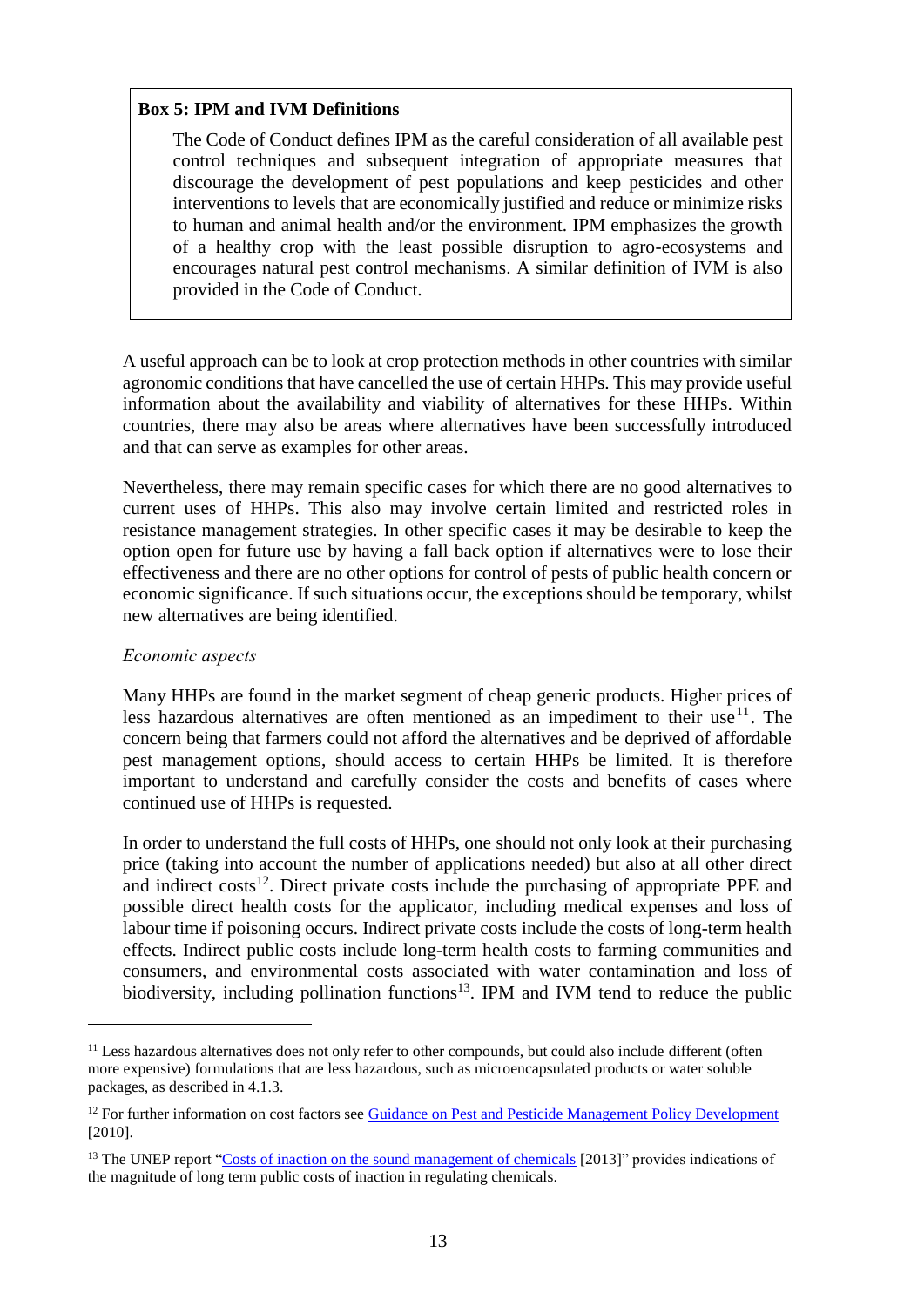costs. It is the responsibility of governments to balance short term private benefits against long term public costs.

Another factor is the effect of residues on the value of the crop. Residues of highly hazardous pesticides are more likely to render crops unsuitable for consumption or export and as such would pose an income risk to farmers. More expensive low-toxicity products may lower this risk. Consistent application of IPM may even attract a premium on the price of crop or its produce.

Costs of HHPs tend to be under-estimated because of lack of information on health and environmental impacts, which may represent significant public costs. Likewise, benefits tend to be over-estimated due to a lack of information about effective alternatives. To consider the full costs of HHPs one needs to assess the health and environmental costs, the effects on the economic value of crops, and the availability of alternatives and their costs and benefits. The analysis should comprise both private and public costs.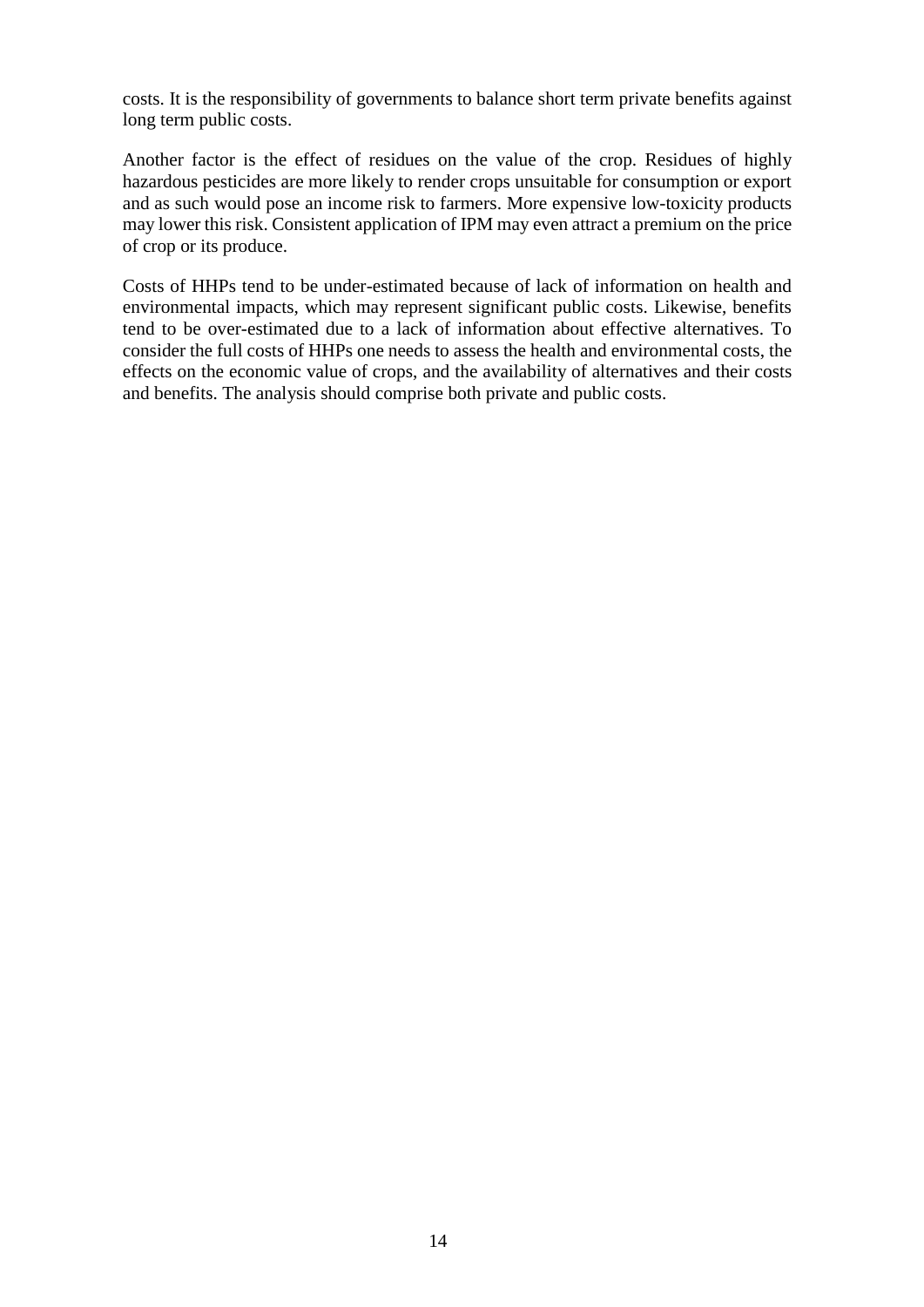#### <span id="page-21-0"></span>**4. MITIGATION**

This section outlines the options for mitigating risks of HHPs currently in use and for possible new HHPs. As further explained below, the main lines for risk mitigation are ending, restricting or changing formulations or uses. Selection of the most appropriate option will vary from case to case and depend on risk levels and needs, but also on policies and adequacy of institutional infrastructure for pesticide management.

#### <span id="page-21-1"></span> **4.1 Mitigation options**

#### *Ending use*

For cases where HHPs pose high risks that are difficult to reduce while effective, less hazardous, alternatives are available; the most effective option to mitigate such risks will often be to end its use through regulatory action. This can be done through banning or through cancelling or withdrawing registration, or not extending registration.

Banning is a final regulatory action to prohibit all uses of an active ingredient or product in order to protect human health or the environment. It is usually done for an active ingredient. Once an active ingredient or product is banned, it cannot be registered again, unless the ban is overturned. Cancelling or withdrawing registration prohibits the use of a product, but does not rule out new registrations in the future. This option may be preferred if one would want to retain the possibility to temporarily re-introduce a product, for instance if resistance issues were to arise for the main alternatives, while research into new alternatives is ongoing.

#### *Restricting use*

In cases where viable alternatives that pose less risk are not available it may be desirable to restrict the use of the concerned HHP instead of ending it with a regulatory decision. Restrictions can involve the type of users (e.g. only certified users who have received training and possess the correct PPE and application equipment), areas of use (e.g. not close to water bodies), type of use (e.g. only as seed dressing or as stem injection; prohibiting aerial or backpack application; etc.) or type of crop (only for specified crop/pest combinations under strictly controlled circumstances). In practice, it will often be a combination of these types of restrictions. A product could for instance only be permitted for a certain crop/pest, applied in a certain manner by a certified applicator.

Restricting can include severely restricting, which means that virtually all uses of a pesticide are prohibited by regulatory action in order to protect human health or the environment, but that certain specific uses remain permitted.

The effectiveness of restrictions is strongly dependent on the ability to enforce these. Restricting may thus be a less viable option if enforcement capacity is weak.

## *Changing formulations, packaging or use*

Changing formulations, packaging or use can be considered at the level of manufacturer or regulator. It may be possible to change the formulation or packaging in order to reduce the hazard or the exposure risk. Changing formulations can for instance involve lower concentrations or different formulations for different application methods. Examples include: replacement of foliar sprays by granules or seed coatings; microencapsulated formulations to reduce acute toxicity; water soluble packages to avoid handling powdered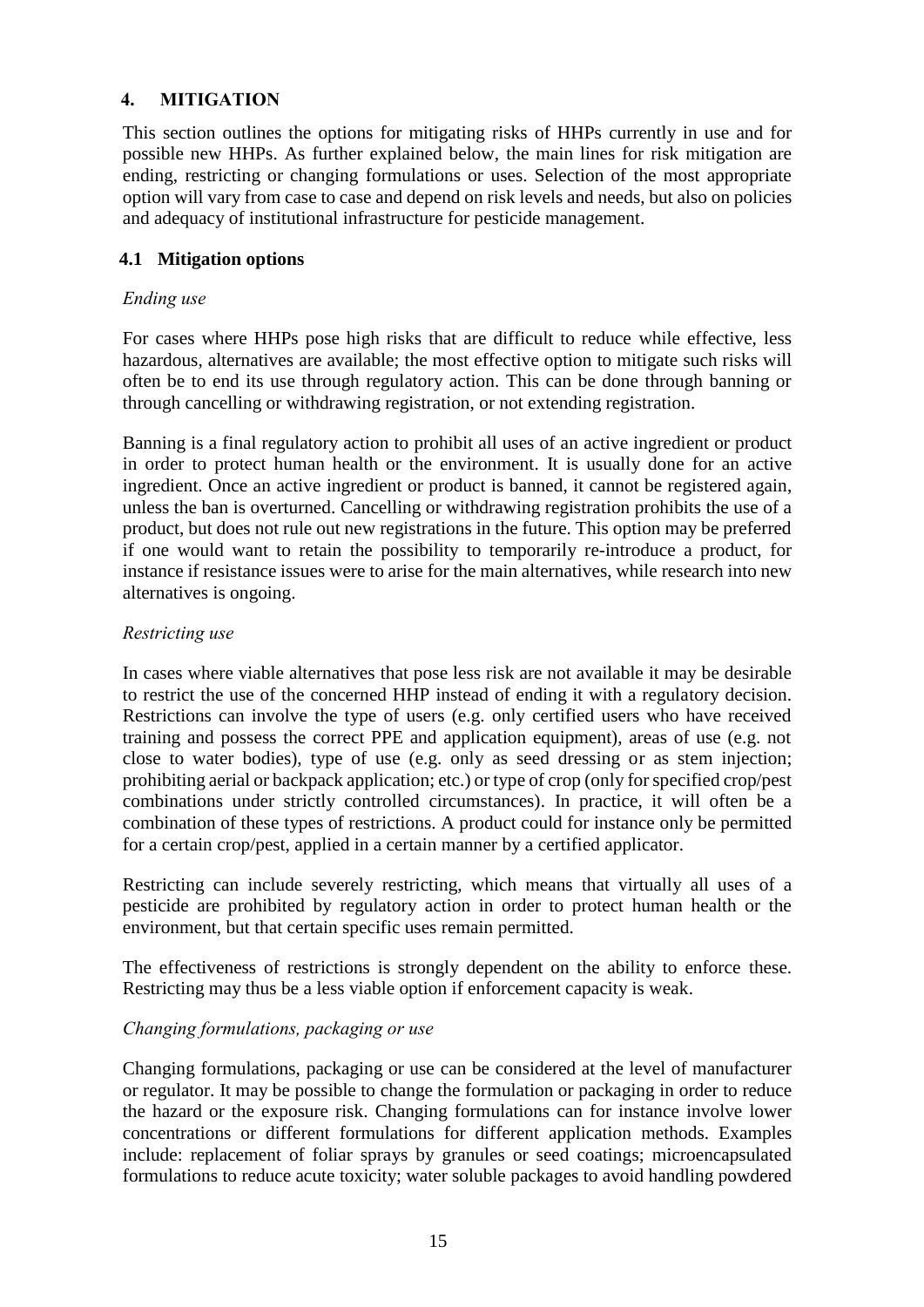or liquid concentrates when mixing; adding co-formulants to make the product less risky; etc. Changing packaging may involve smaller package sizes to avoid storage or package design that reduces risk during mixing.

Usually such changes by the manufacturer require an amendment of the registration. Likewise, registration authorities can use cancellation or withdrawal of registration of certain formulations to change the type of products that are being permitted for use. This way, formulations of a certain ai that pose less risk may be maintained, while others of the same ai that pose higher risk may be terminated. The same applies to amending registrations to change the purposes for which a product is registered or the conditions under which it can be used.

#### *Policy or administrative measures:*

Besides regulatory measures, there is a range of policy or administrative measures that can be taken, to directly or indirectly reduce pesticide risks. Users may change practices as a result of awareness raising, training or incentive schemes.

Examples of policy or administrative measures to enhance sustainable pest management that poses less risk:

- Promote IPM and IVM through investment in training, communication and further research, and monitoring of their effectiveness;
- Improve the availability and distribution of low risk biological alternatives;
- Use good agricultural practice schemes and other non-regulatory options to promote substitution of HHPs by pest management approaches and products that pose less risk;
- Consider using financial incentives (e.g. subsidy or taxation instruments) to favour low risk products, such as biological control agents and most biopesticides, over high risk products;

## *Examples of measures to promote proper use and disposal of pesticides:*

- Provide training programmes for pesticide retailers and users in proper selection and use of pesticides. However, it should be noted that long-term effects of farmer training in proper use of pesticides can be limited<sup>14</sup>. One should not rely on such training as a mitigation measure without carefully monitoring its effect. The hierarchy in the three steps in pesticide risk reduction (Box 4) should be taken into consideration.
- Ensure availability of appropriate PPE and application equipment, and support development or introduction of new application technologies that pose less risk;
- Develop schemes whereby pesticides are only available on prescription from a plant protection officer;
- Encourage the development of professional pesticide application services to prevent application by individual farmers. Such schemes may require safeguards against unnecessary applications.

<sup>&</sup>lt;u>.</u>  $14$  Safe and effective use of pesticides – Use of crop protection products in developing countries. Edited by J. Atkin and K. M .Leisinger, CABI Publishing, 2000.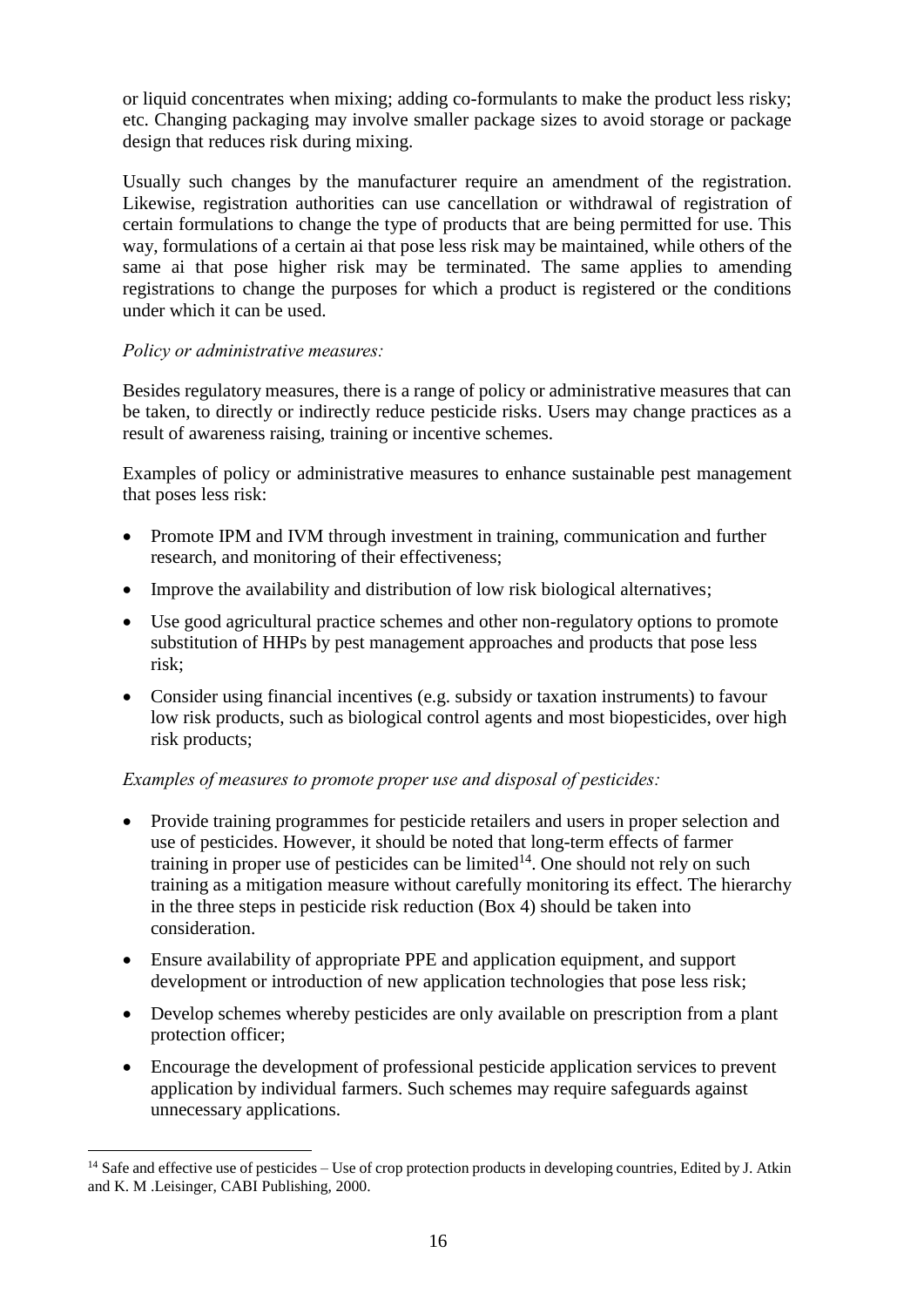- Introduce procedures to limit environmental exposure (e.g. timing of application, buffer zones, etc.);
- Work with industry to develop disposal plans for empty containers and, where relevant, obsolete stocks of HHPs.

*Examples of policy measures to strengthen regulatory control of pesticides, which will help prevent problems with HHPs:*

- Strengthen pesticide legislation and/or ensure its effective implementation and enforcement,
- Strengthen pesticide registration with particularly attention to risk assessment in the registration process (The [FAO Pesticide Registration Toolkit](http://www.fao.org/pesticide-registration-toolkit/tool) -Annex II- can be useful in this respect),
- Establish, monitor and enforce maximum residue limits,
- Institutionalize monitoring of pesticide use and related health and environmental aspects.
- Enhance information sharing with other countries on: incidents with pesticides; regulatory actions taken, experiences with alternatives to HHPs, etc.

For most of the above points, specific guidance is available from the [FAO webpages on](http://www.fao.org/agriculture/crops/thematic-sitemap/theme/pests/code/list-guide-new/en/)  [pest and pesticide management.](http://www.fao.org/agriculture/crops/thematic-sitemap/theme/pests/code/list-guide-new/en/)

## *Procedure for ending the use of an active ingredient or formulated product*

Banning an active ingredient, or cancelling a product registration, usually follows a gradual phasing-out process to allow for phasing in alternatives and to deplete stocks in order to prevent accumulation of stockpiles of obsolete products. The steps typically include:

- 1. End manufacturing and importation
- 2. End distribution and sale
- 3. End use

However, an immediate ban or cancellation may be considered in rare cases when new information indicates unacceptable risk that requires an immediate response. In such cases, arrangements would need to be made for the recall, collection and disposal of remaining stocks.

It is common practice to announce the phasing-out process when a ban is declared. This should involve the time periods granted for phasing out of sales and use. These time periods should be sufficient to clear all stocks from manufacturers and importers before ending distribution and sale, and to clear all stocks at retail level before ending use. They also should be used to inform farmers about alternatives. During phase-out specific risk mitigation measures may be required to minimize risk. This could for instance include restrictions on the use of the pesticide concerned. An effective communication mechanism will be important to inform importers, distributors and users. Informing users about specific risk mitigation measures during phase-out may require targeted efforts. Inspections will be needed to monitor compliance and to prevent illegal importation.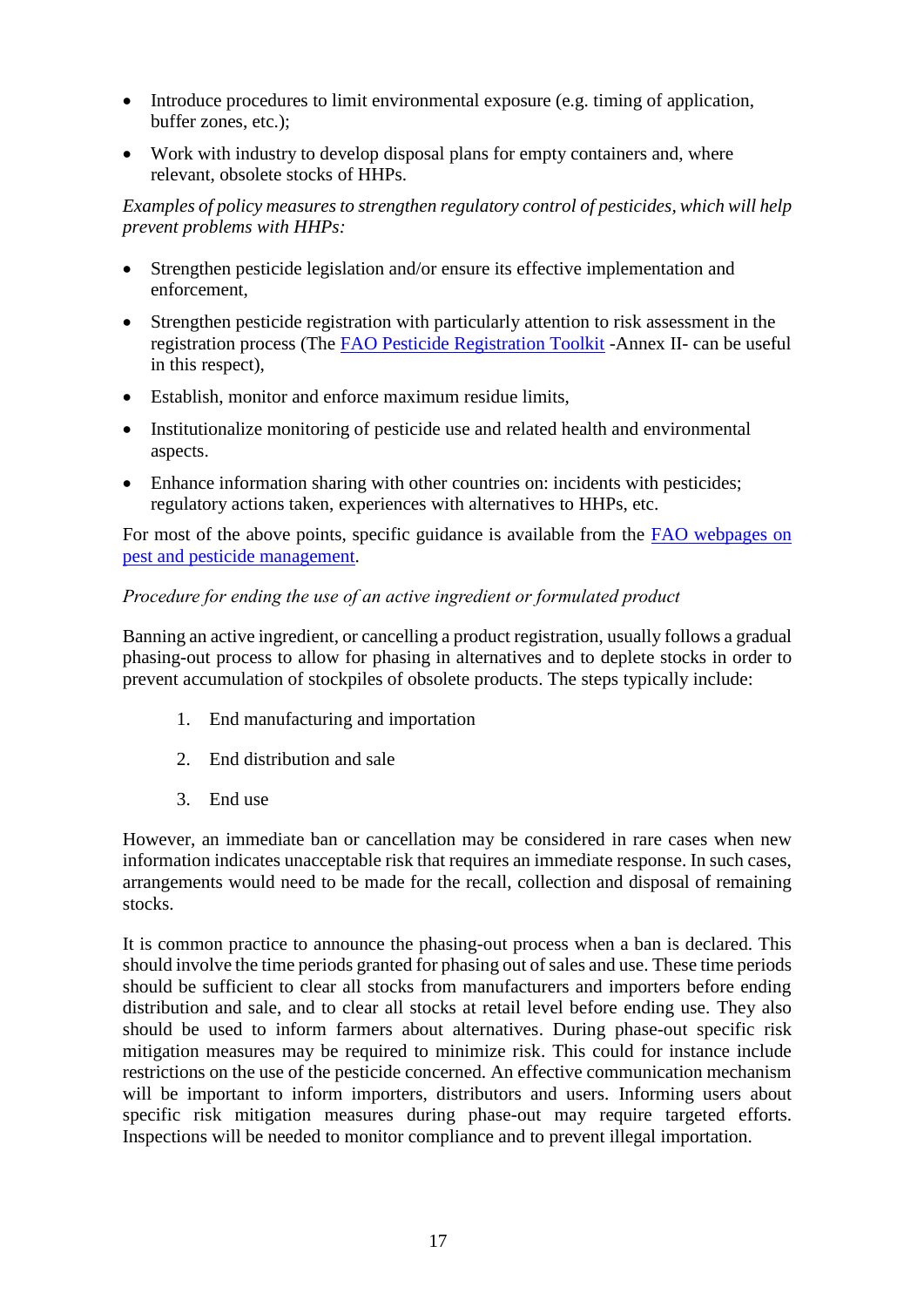#### <span id="page-24-0"></span> **4.2 Selecting a mitigation option**

Once a country has an adequate picture of the risks of, and needs for, a specific HHP, the next step would be to carefully consider the pros and cons of the use of that product and the available mitigation measures. Such considerations will be different for each product and each use situation, and thus need to be assessed on a case-by-case basis. In some cases, different uses of one product may need to be considered separately.

When selecting a mitigation option, attention should be paid to the practicality and effectiveness of the proposed mitigation option as some may be less feasible under the conditions of use in the country concerned. The [FAO Pesticide Registration Toolkit](http://www.fao.org/pesticide-registration-toolkit/tool) provides useful examples of criteria for determining the effectiveness of mitigation measures.

#### *Some of the questions and factors to consider include:*

1. Is the identified HHP still being used? In some countries, certain HHPs may still be registered while they may have been unavailable and unused for a considerable time. If such products are no longer needed then there may be no reason to maintain their registration.

However, in some specific cases it may be desirable to retain the option to allow use a product at a later time should a specific emergency develop that deems such use necessary. In such cases, a restriction may be preferred over ending use.

2. What is the reason the product concerned qualifies as a HHP? In cases where pesticides qualify as HHP because the active ingredient is listed under the Stockholm Convention or Montreal Protocol, there is an international obligation to reduce the risk by eliminating the use if the country is a Party.

3. Does the country have established criteria or policy on what it considers unacceptable risk? There may be provisions in the pesticide, health, environmental or labour legislation that provide such criteria. Some countries, for instance, would consider any exposure to carcinogenic (causing cancers), mutagenic (causing damage to genes) or teratogenic (disrupting the development of the embryo or foetus) products as unacceptable and consider these as "hazard cut-off criteria" which means that they are eliminated on the basis of intrinsic hazard and that further risk assessment is not needed. Countries that do not have unacceptable risk criteria are recommended to establish protection goals and associated unacceptable risk criteria based on the specific requirements of the country and the local situation. The [FAO Pesticide Registration Toolkit](http://www.fao.org/pesticide-registration-toolkit/tool) (Annex II) provides guidance in this respect.

4. How broad is usage, who are the users, what are the current use practices and are nationwide improvements feasible in the short term? If it is not considered feasible to reduce risk through exposure reduction in a manner that can be implemented by large groups of users throughout the country in the short term, then that may limit the choice of mitigation options to cancellation or restriction. For many countries, the objective will be to phase out access to HHPs by users who are not in a position to handle these products within risk margins that are considered as acceptable.

5. Are less hazardous alternatives available that provide effective pest management and are cost-effective? A possible outcome could be cancellation of registrations for HHPs if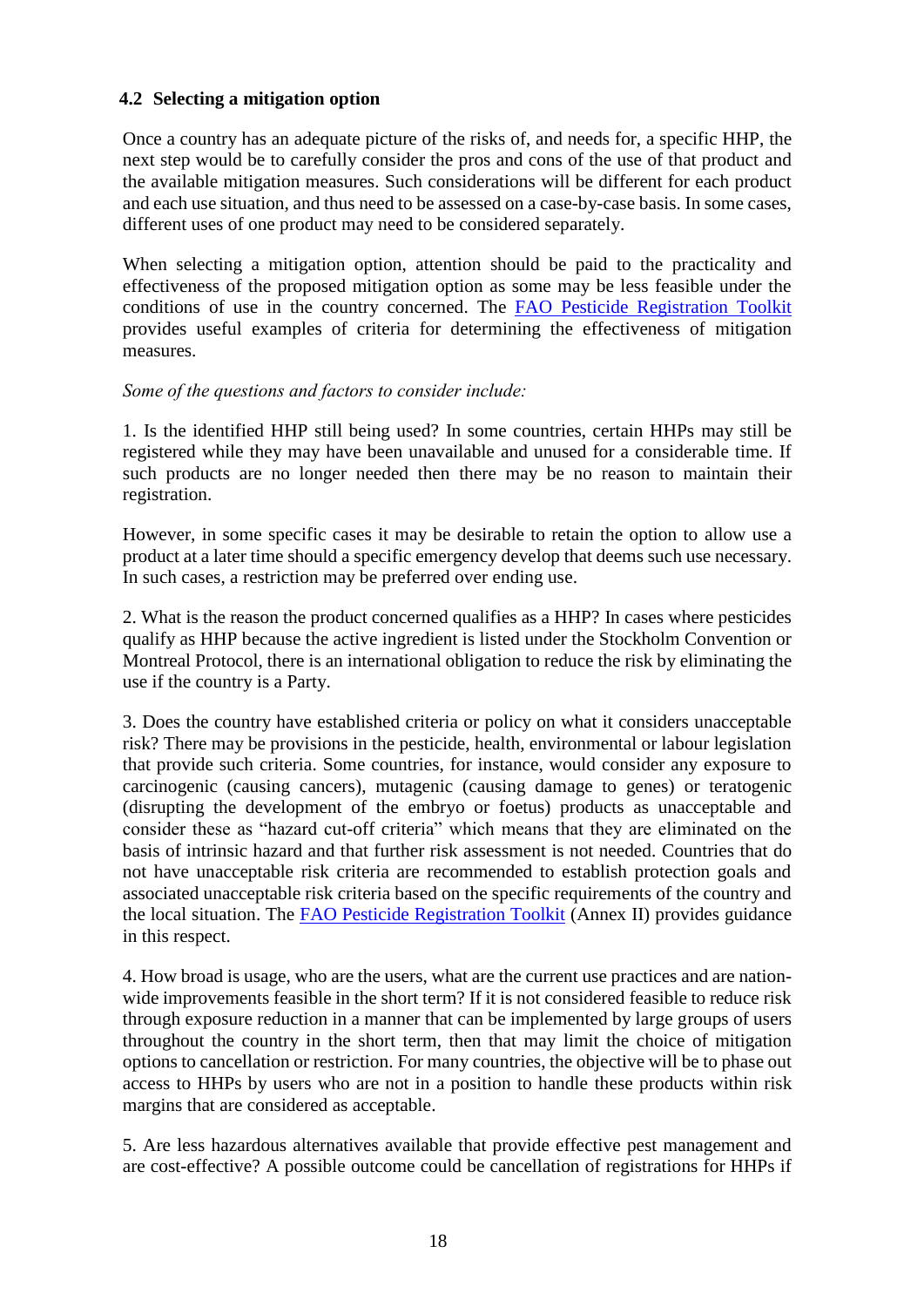effective, less hazardous, alternatives are available. It could also lead to recognition that certain HHPs remain needed because they provide specific benefits, while adequate alternatives are not yet available. In the latter case, restrictions and strict risk mitigation measures would need to be considered. In addition, specific research or policy towards identification and implementation of alternatives may be initiated. This may include incentives to encourage development of alternatives.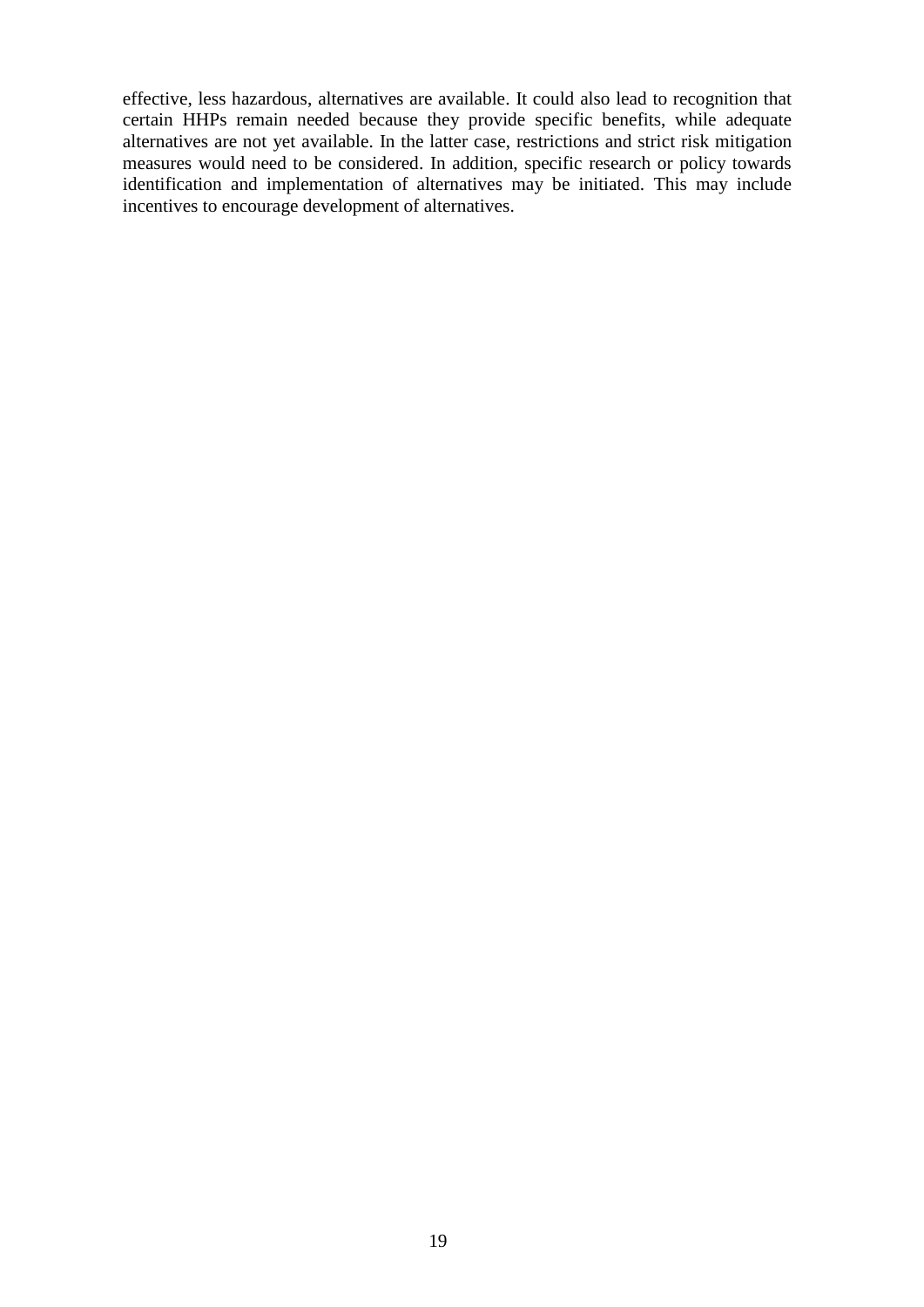# <span id="page-26-0"></span>**5. PLANNING**

## <span id="page-26-1"></span> **5.1 Designing an action plan**

Efforts to address HHPs can best be stream-lined by designing a plan of action that includes the main steps as described above and summarised below:

- Identify which registered pesticides are to be considered HHPs,
- Take stock of the current uses of these HHP and the reasons for their use,
- Determine to what extent their use is actually needed (taking into account the availability of possible alternatives),
- Determine risks, taking into account the conditions of use,
- Select and implement mitigating measures,
- Monitor and review the effectiveness of the mitigation measures.

#### Further it should:

- Identify the main actors and other stakeholders (who),
- Assign tasks and responsibilities (what),
- Establish a time frame (when),
- Establish a coordination mechanism. This could for instance involve an interdepartmental working group and/or a stakeholder platform,
- Establish an outreach and communication strategy.

Besides following these steps to specifically address HHPs, the action plan may also consider broader interventions to strengthen pest and pesticide management as listed above under policy and administrative measures. Such measures would help prevent further issues with HHPs.

#### <span id="page-26-2"></span>**5.2 Communication and stakeholder involvement**

Effective communication is important to raise awareness about risks associated with pesticides and mitigation measures, including alternatives for agricultural pesticides, this should not only be aimed at growers, but also at food retailers and consumers to enable them to make informed choices.

Identification, reporting and communication of issues related to HHPs under field use situations is important to develop an understanding of issues and products that require attention from regulators and policy-makers. Regulators may want to consider providing special schemes or arrangements for incident reporting involving pesticides.

Communication is also important to prepare all entities in the pesticide supply chain for changes if regulatory or other changes are made concerning HHPs, which could involve cancellations or changes in usage to mitigate risk.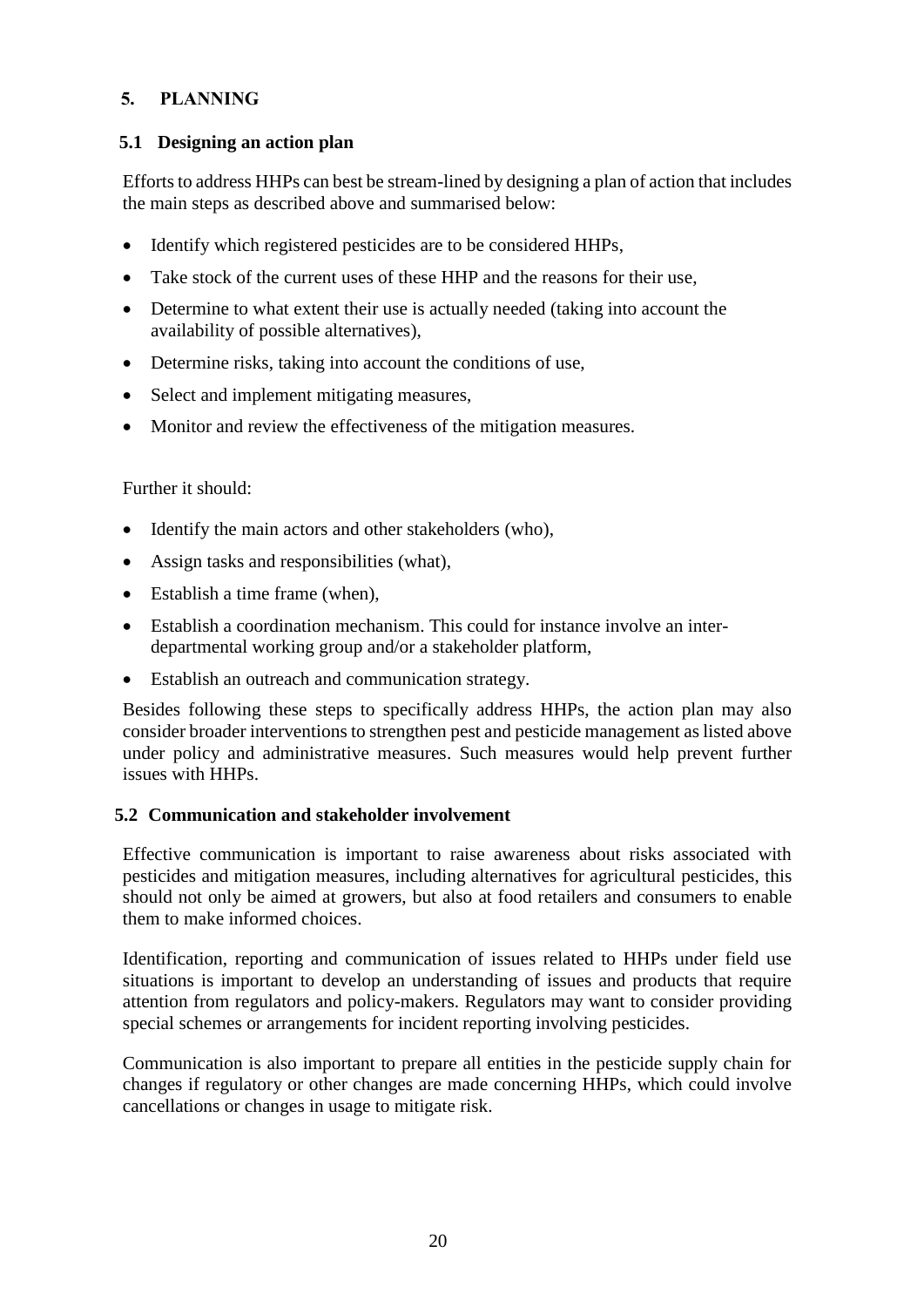Communication needs to be clear and credible and information thus needs to be accurate and appropriate. In order to ensure this, countries may wish to establish a specific communication strategy in relation to  $HHPs<sup>15</sup>$ .

# **Articles related to communication in the Code of Conduct on Pesticide Management**

*Governments and the pesticide industry should cooperate in further reducing risks by:* (*Article 5.3.5) raising awareness and understanding among pesticide users about the importance and ways of protecting health and the environment from the possible adverse effects of pesticides.*

*Article 5.4: Entities addressed by the Code of Conduct consider all available facts and should promote responsible information dissemination on pesticides and their uses, risks and alternatives.*

Further, there are international communication requirements for Parties to the Rotterdam Convention to report regulatory actions for health or environmental reasons and to report major incidents.

Broad stakeholder involvement in needs and risk review of HHPs will contribute to balanced decisions. Involving growers, researchers, input suppliers and civil society organisations in needs assessments will help find viable alternatives or other risk mitigation measures if viable alternatives are not yet available. For public health pesticides, such reviews should involve epidemiologists.

<sup>&</sup>lt;sup>15</sup> Useful guidance is provided by th[e OECD Guidance document on risk communication for chemical risk management](http://www.oecd.org/officialdocuments/publicdisplaydocumentpdf/?cote=env/jm/mono%282002%2918&doclanguage=en) [OECD 2002] and the European Chemicals Agency in Guidance on the communication of information on the risks and safe [use of chemicals \[](https://echa.europa.eu/documents/10162/13639/risk_communications_en.pdf)ECHA 2010]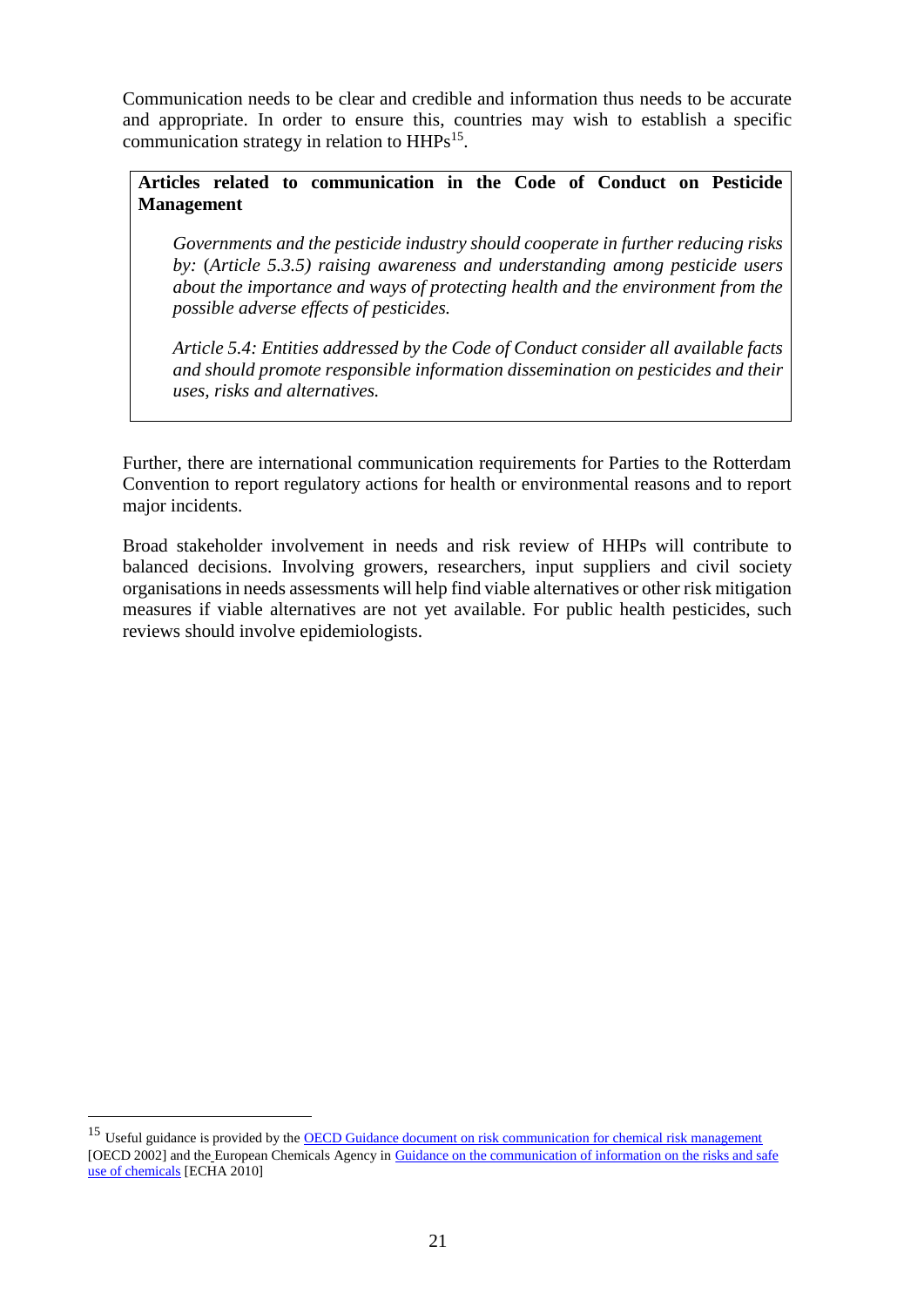# <span id="page-28-0"></span>**6. PREVENTION**

# <span id="page-28-1"></span> **6.1 Registration**

To prevent future problems with HHPs, the registration system for pesticides may need to be revised . This may involve:

- Defining protection goals and unacceptable risks in the pesticide legislation.
- Strengthening of registration procedures and in particular the assessment of risk.
- Adding registration considerations based on the HHP criteria. This could, for example, include not registering products that fall under GHS Category I, or adding restrictions or conditions of approval that ensure products whose handling and application require the use of PPE that is uncomfortable, expensive or not readily available, are not accessible to small scale users and farm workers in hot climates.
- Requiring the periodical review of registered pesticides and initiating a registration review where monitoring, field surveillance, new scientific information, or new information from comparable countries indicates high risks, e.g.,because of relatively high numbers of adverse incident.
- Pro-actively favouring registration of products that pose less risk where such alternatives are viable and available. In this respect, particular attention should be given to encouraging the use of biological control.

For further guidance on strengthening pesticide registration reference is made to the [FAO/WHO Guidelines for the Registration of Pesticides](http://www.fao.org/fileadmin/templates/agphome/documents/Pests_Pesticides/Code/Registration_2010.pdf) [2010] and the [FAO Pesticide](http://www.fao.org/pesticide-registration-toolkit/tool)  [Registration Toolkit](http://www.fao.org/pesticide-registration-toolkit/tool) (Annex II).

## <span id="page-28-2"></span> **6.2****Enforcement**

Enforcement of pesticide legislation may need to be strengthened to prevent illegal production, importation, trade and use. If withdrawals or restrictions are used as a mitigation measure, then there would need to be an effective monitoring and enforcement system to ensure compliance. The Guidelines on compliance and enforcement of a [pesticide regulatory programme](http://www.fao.org/fileadmin/templates/agphome/documents/Pests_Pesticides/Code/Compliance.pdf) [2006] provide further guidance.

# <span id="page-28-3"></span> **6.3 Training**

Extensive training programmes for pesticide retailers and pesticide users on correct selection of products and proper use, including use of protective equipment, will help reduce risk. Of particular importance is training in IPM and IVM, or other agro-ecological based pest management approaches that reduce reliance on pesticides.

## <span id="page-28-4"></span> **6.4 Surveillance**

Surveillance systems need to be put in place to monitor use of HHPs and the effectiveness of risk mitigation measures. Guidance on setting up such monitoring systems is provided in the [WHO/FAO Guidelines on Developing a Reporting System for Health and](http://www.fao.org/fileadmin/templates/agphome/documents/Pests_Pesticides/Code/Incidentreporting09.pdf)  Environmental [Incidents Resulting from Exposure to Pesticide \[](http://www.fao.org/fileadmin/templates/agphome/documents/Pests_Pesticides/Code/Incidentreporting09.pdf)2009]. Entities that could play a role in monitoring and reporting include: agricultural extension staff, decentralised crop protection staff, NGOs working with communities in rural areas, vector control programme staff, rural health posts and provincial hospitals, etc. If the effectiveness of a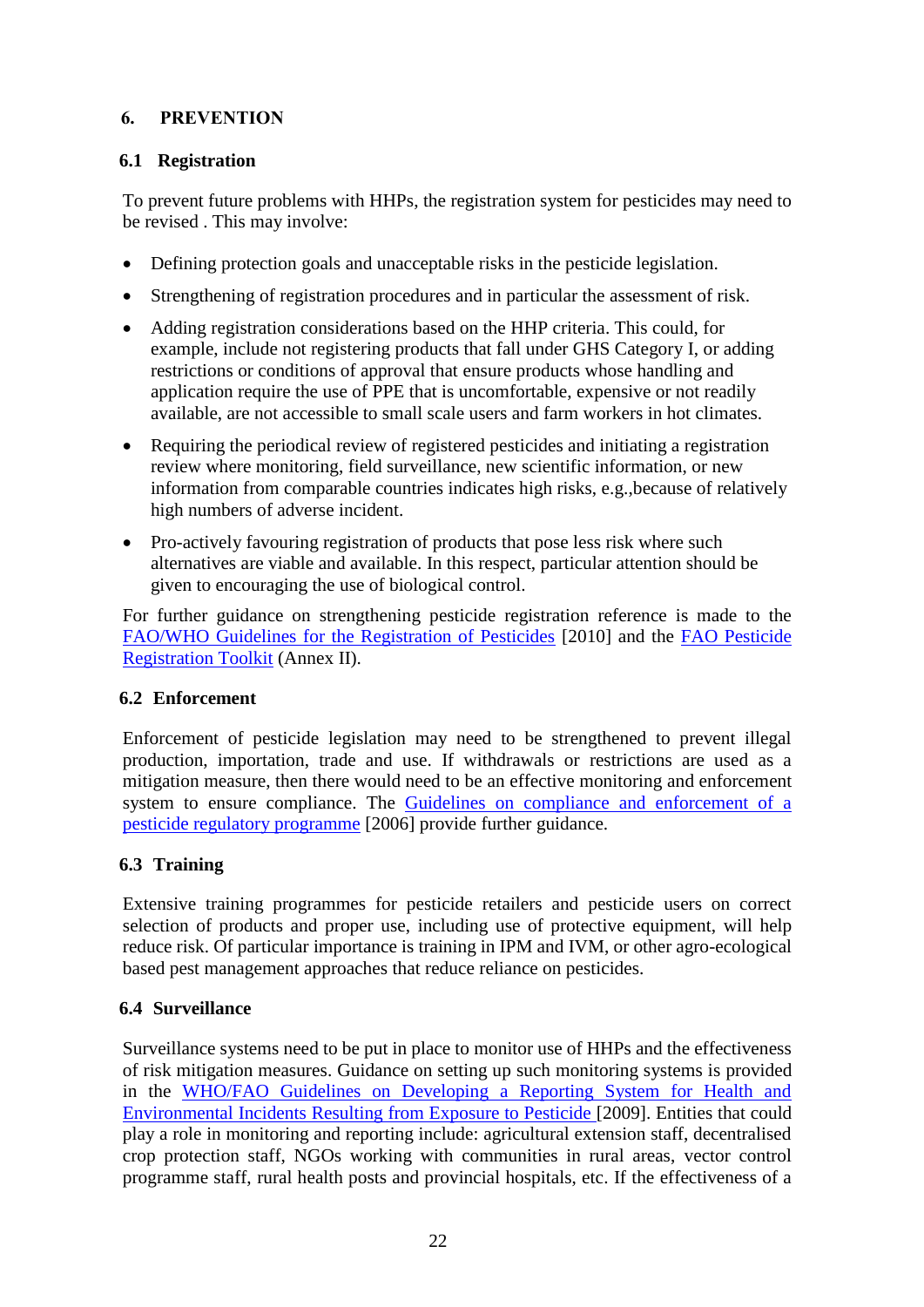chosen risk mitigation measure is found to be insufficient, other mitigation measures would need to be considered. This is particularly the case when administrative or policy based mitigation measures have been chosen, such as for instance training in proper use. In some cases, where new, less hazardous, products are introduced as alternatives, plant protection staff may also need to monitor the effectiveness of these.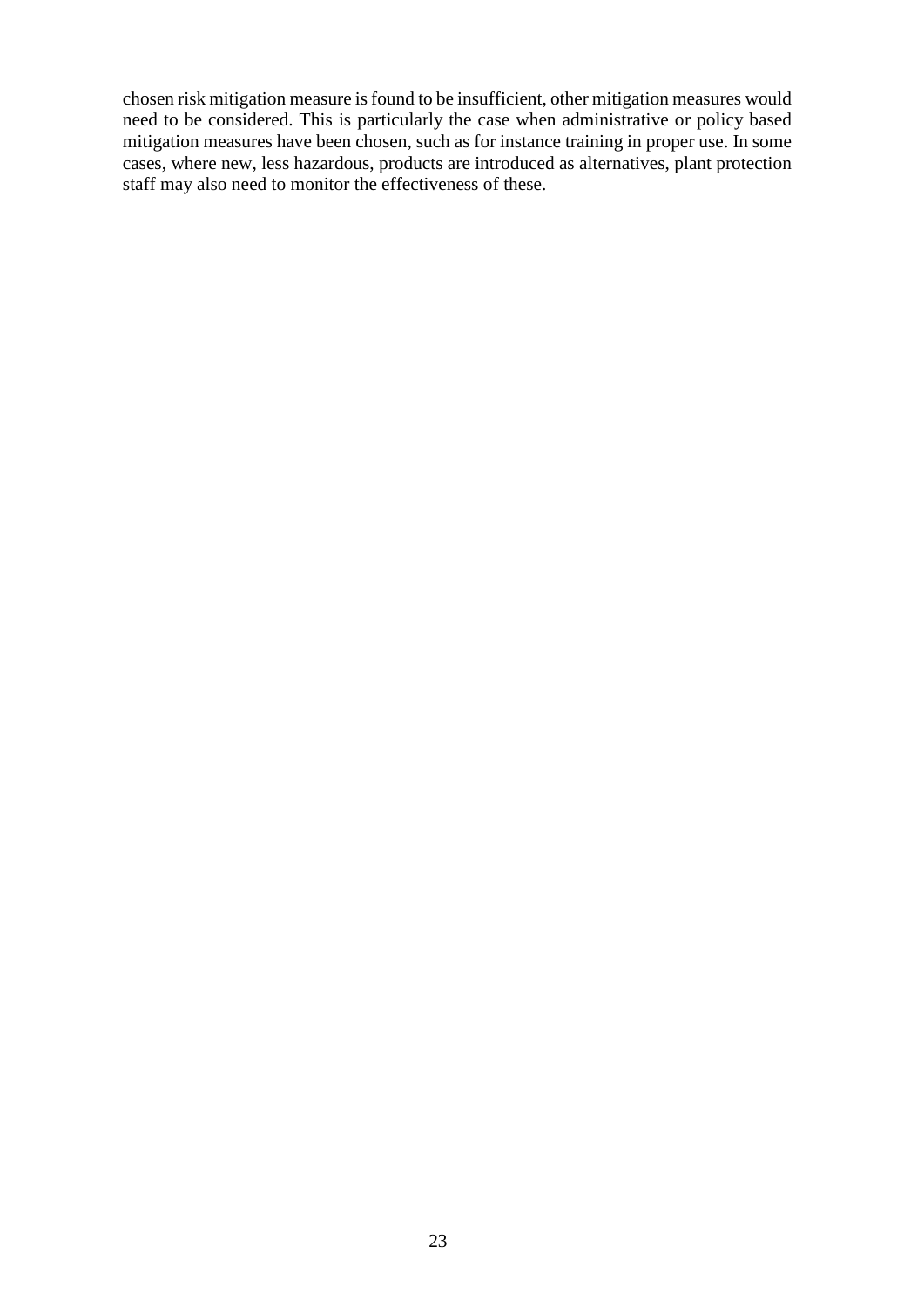#### <span id="page-30-0"></span>**FURTHER TOOLS AND REFERENCES**

#### <span id="page-30-1"></span>**Tools**

FAO aims to make available further tools to assist with the implementation of these guidelines. These will be posted on the FAO webpage on [technical guidelines](http://www.fao.org/agriculture/crops/thematic-sitemap/theme/pests/code/list-guide-new/en/) in support of the Code of Conduct. Envisaged tools include:

- I The [FAO Pesticide Registration Toolkit](http://www.fao.org/pesticide-registration-toolkit/tool) for guidance on risk assessment.
- II Reference lists for the identification of HHPs
- III Case studies on phasing out of HHPs

#### <span id="page-30-2"></span>**Key references**

**ECHA [2010]** [Guidance on the communication of information on the risks and safe use of chemicals](https://echa.europa.eu/documents/10162/13639/risk_communications_en.pdf) [ECHA 2010]

- **FAO/WHO [2015] [Guidelines on pesticide legislation,](http://www.fao.org/3/a-i5008e.pdf) Food and Agriculture Organization** and World Health Organization of the United Nations.
- **FAO/WHO [2013]** [International Code of Conduct on Pesticide Management.](http://www.fao.org/docrep/meeting/027/mg095e.pdf) (Revision of the earlier Code of Conduct on the Distribution and Use of Pesticides). Food and Agriculture Organization and World Health Organization of the United Nations.
- **FAO [2010]** [Guidance on pest and pesticide management policy development,](http://www.fao.org/fileadmin/templates/agphome/documents/Pests_Pesticides/Code/Policy_2010.pdf) Food and Agriculture Organization of the United Nations.
- **FAO/WHO [2010]** [Guidelines for the registration of pesticides,](http://www.fao.org/fileadmin/templates/agphome/documents/Pests_Pesticides/Code/Registration_2010.pdf) Food and Agriculture Organization and World Health Organization of the United Nations.
- **FAO/WHO [2009]** [Guidelines on developing a reporting system for health and](http://www.fao.org/agriculture/crops/thematic-sitemap/theme/pests/code/list-guide-new/en/)  [environmental incidents resulting from exposure to pesticide,](http://www.fao.org/agriculture/crops/thematic-sitemap/theme/pests/code/list-guide-new/en/) Food and Agriculture Organization and World Health Organization of the United Nations.
- **FAO/WHO [2008] Report of the 2<sup>nd</sup> [FAO/WHO Joint Meeting on Pesticide Management](http://www.fao.org/fileadmin/templates/agphome/documents/Pests_Pesticides/Code/Report.pdf)** (which established the HHP criteria)
- **GHS [2015]** [Globally Harmonized System of Classification and Labelling of Chemicals](http://www.unece.org/fileadmin/DAM/trans/danger/publi/ghs/ghs_rev06/English/03e_part3.pdf) (GHS). 6<sup>th</sup> Revised edition. Part 3 - Health hazards. United Nations, New York and Geneva.
- **OECD [2002] OECD Guidance document on risk communication for chemical risk** [management,](http://www.oecd.org/officialdocuments/publicdisplaydocumentpdf/?cote=env/jm/mono%282002%2918&doclanguage=en) Paris, Organisation of Economic Co-operation and Development.
- **UNEP [2013]** [Costs of inaction on the sound management of chemicals.](http://www.unep.org/hazardoussubstances/Portals/9/Mainstreaming/CostOfInaction/Report_Cost_of_Inaction_Feb2013.pdf) United Nations Environmental Programme. Geneva. [accessed 4 October, 2013]
- **UNEP [2013]** [Stockholm Convention](http://chm.pops.int/) on Persistent Organic Pollutants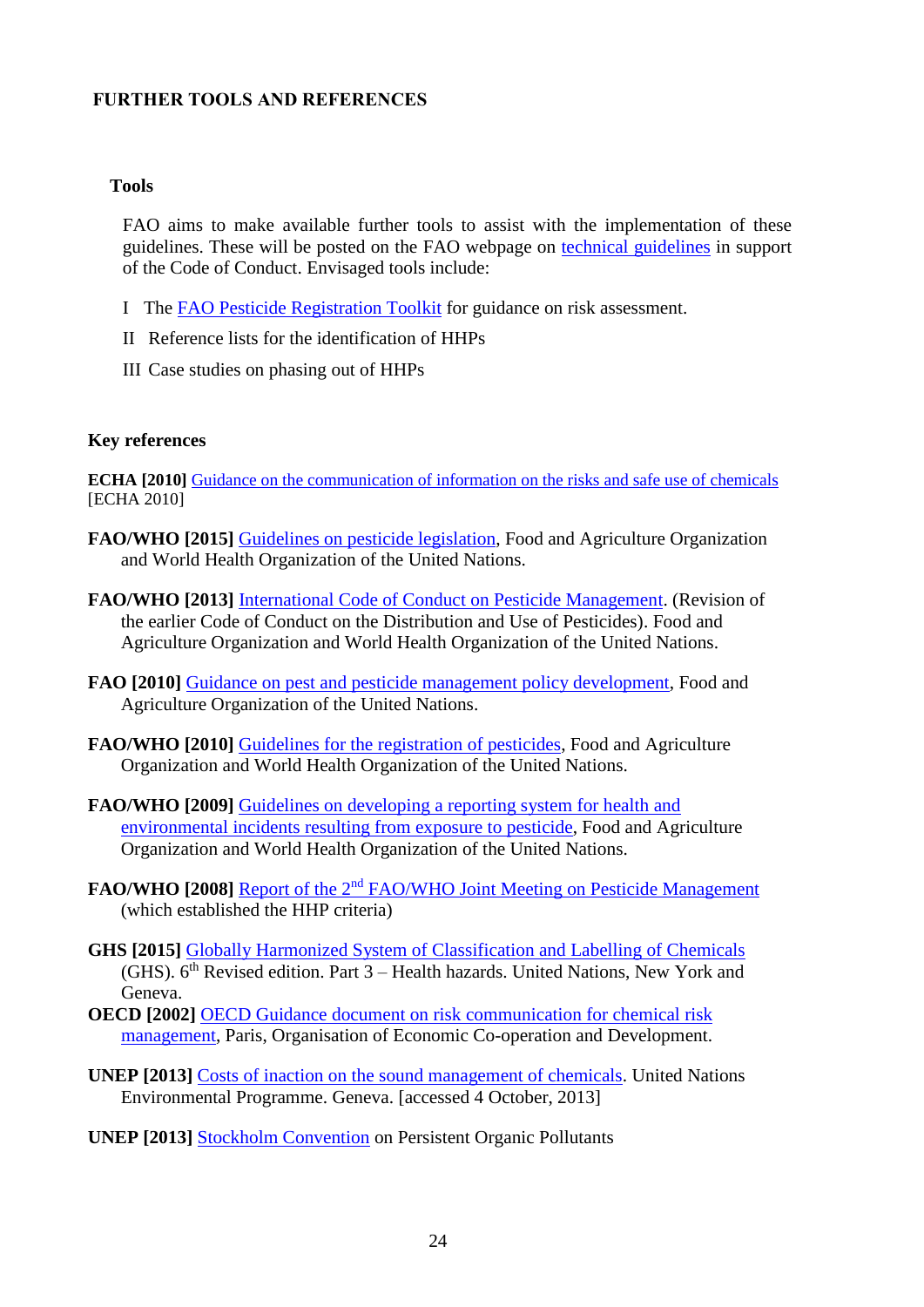# **UNEP/FAO [2013]** [Rotterdam Convention](http://www.pic.int/) on the Prior Informed Consent Procedure for Certain Hazardous Chemicals and Pesticides in International Trade. []

**WHO [2010]** [WHO classification of pesticides by hazard and Guidelines to classification](http://www.who.int/ipcs/publications/pesticides_hazard/en/) , 2009. World Health Organization, Geneva.

# **List of hyperlinks embedded in the text of this document:**

| FAO webpages on pest and pesticide management         | http://www.fao.org/agriculture/crops/thematic-                |
|-------------------------------------------------------|---------------------------------------------------------------|
|                                                       | sitemap/theme/pests/code/list-guide-new/en/                   |
| FAO/WHO International Code of Conduct on Pesticide    | http://www.fao.org/docrep/meeting/027/mg095e.pdf              |
| Management [2013]                                     |                                                               |
| FAO Guidelines on Pest and Pesticide Management       | http://www.fao.org/fileadmin/templates/agphome/documents/P    |
| Policy Development [2010]                             | ests_Pesticides/Code/Policy_2010.pdf                          |
| FAO/WHO Guidelines for the Registration of Pesticides | http://www.fao.org/fileadmin/templates/agphome/documents/P    |
| [2010]                                                | ests_Pesticides/Code/Registration_2010.pdf                    |
| FAO Pesticide Registration Toolkit                    | http://www.fao.org/pesticide-registration-toolkit/tool        |
| Guidelines on compliance and enforcement of a         | http://www.fao.org/fileadmin/templates/agphome/documents/P    |
| pesticide regulatory programme [2006]                 | ests_Pesticides/Code/Compliance.pdf                           |
| WHO/FAO Guidelines on Developing a Reporting          | http://www.fao.org/fileadmin/templates/agphome/documents/P    |
| System for Health and Environmental Incidents         | ests_Pesticides/Code/Incidentreporting09.pdf                  |
| Resulting from Exposure to Pesticide [2009]           |                                                               |
| OECD Guidance document on risk communication for      | http://www.oecd.org/officialdocuments/publicdisplaydocumentp  |
| chemical risk management [2002]                       | df/?cote=env/jm/mono%282002%2918&doclanguage=en               |
| Globally Harmonized System of Classification and      | http://www.unece.org/fileadmin/DAM/trans/danger/publi/ghs/gh  |
| Labelling of Chemicals [2015]                         | s_rev06/English/03e_part3.pdf                                 |
| <b>Stockholm Convention</b>                           | http://chm.pops.int/                                          |
| <b>Rotterdam Convention</b>                           | http://www.pic.int/                                           |
| <b>Montreal Protocol</b>                              | http://ozone.unep.org/en/handbook-montreal-protocol-          |
|                                                       | substances-deplete-ozone-layer/44                             |
| <b>ECHA Classification and Labelling Inventory</b>    | https://echa.europa.eu/information-on-chemicals/cl-inventory- |
|                                                       | database                                                      |
| EU common registration system                         | http://ec.europa.eu/food/plant/pesticides/eu-pesticides-      |
|                                                       | database/public/?event=activesubstance.selection&language=EN  |
| ECHA Guidance on the communication of information     | https://echa.europa.eu/documents/10162/13639/risk communic    |
| on the risks and safe use of chemicals [2010]         | ations en.pdf                                                 |
| IARC monographs on the evaluation of carcinogenic     | http://monographs.iarc.fr/ENG/Classification/index.php        |
| risks to humans                                       |                                                               |
| <b>USEPA National Pesticide Information Center</b>    | http://npic.orst.edu/chemicals_evaluated.pdf                  |
| UNEP Costs of inaction on the sound management of     | http://www.unep.org/chemicalsandwaste/Portals/9/Mainstreami   |
| chemicals [2013]                                      | ng/CostOfInaction/Report_Cost_of_Inaction_Feb2013.pdf         |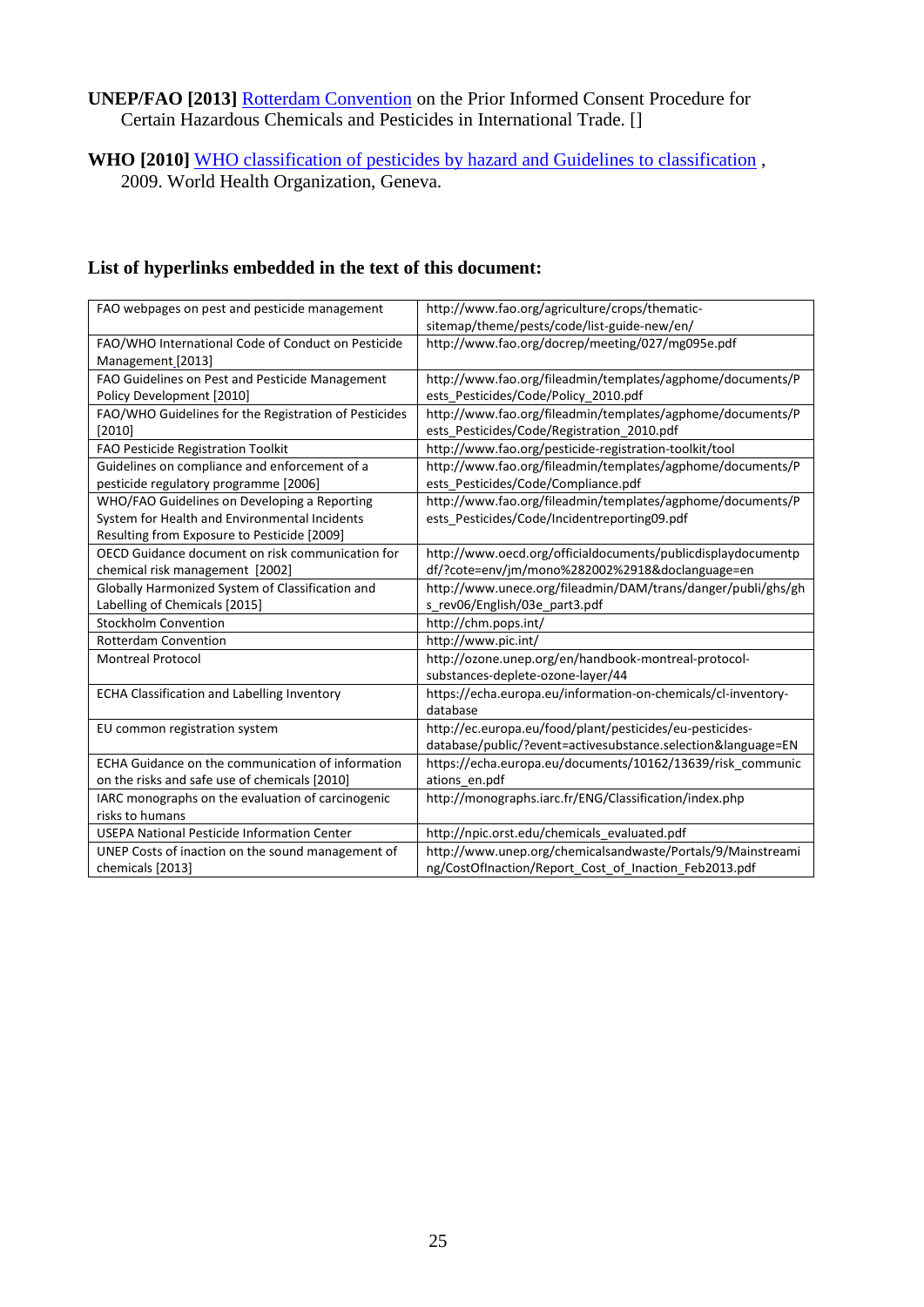# <span id="page-32-0"></span>**ANNEX I: FURTHER DETAILS AND REFERENCE SOURCES REGARDING THE HHP CRITERIA**

#### **Criterion 1**: Acute Toxicity

The main reference is the [WHO Recommended Classification of Pesticides by Hazard:](http://www.who.int/ipcs/publications/pesticides_hazard/en/)

It is important to note that the hazard classification should concern the formulated product. The classification of the formulated product can be estimated if it is not provided by the manufacturer. The main tables in the above mentioned document provide the hazard classification for active ingredients, which then needs to be adjusted for the actual concentration of the formulated product concerned. Conversion tables in its Annex can then be used to establish the actual hazard classification of the formulated product concerned.

#### **Criteria 2/4**: Chronic Toxicity

The main reference is the [Globally Harmonized System of Classification and Labelling of](http://www.unece.org/trans/danger/publi/ghs/ghs_rev06/06files_e.html)  [Chemicals](http://www.unece.org/trans/danger/publi/ghs/ghs_rev06/06files_e.html) (GHS)

The table below provides an overview of the relevant GHS classifications

|                          | Category | <b>Description</b>                                                                                                                        | <b>Hazard statement</b>                     |
|--------------------------|----------|-------------------------------------------------------------------------------------------------------------------------------------------|---------------------------------------------|
|                          | 1        | Known or presumed human carcinogen.                                                                                                       |                                             |
| Carcinogenicity          | IA       | Known to have carcinogenic potential for humans; the<br>placing of a substance is large based on human<br>evidence.                       | May cause cancer                            |
|                          | IB       | Presumed to have carcinogenic potential for humans;<br>the placing of a substance is largely based on animal<br>evidence.                 | May cause cancer                            |
| Mutageneicity            | 1        | Substances known to induce heritable mutations or to be<br>regarded as if they induce heritable mutations in the germ cells<br>of humans. |                                             |
|                          | IA       | Substances known to induce heritable mutations in germ<br>cells of humans.                                                                | May cause genetic defects                   |
|                          | IB       | Substances which should be regarded as if they induce<br>heritable mutations in the germ cells of humans.                                 | May cause genetic defects                   |
|                          | 1        | Known or presumed human reproductive toxicant                                                                                             |                                             |
| Toxicity<br>Reproductive | 1A       | Known human reproductive toxicant                                                                                                         | May damage fertility or<br>the unborn child |
|                          | IB       | Presumed human reproductive toxicant                                                                                                      | May damage fertility or<br>the unborn child |

Unlike the WHO hazard classification, the GHS does not provide lists of pesticides and their classification. This information needs to be found elsewhere. The table below lists some of the main information sources: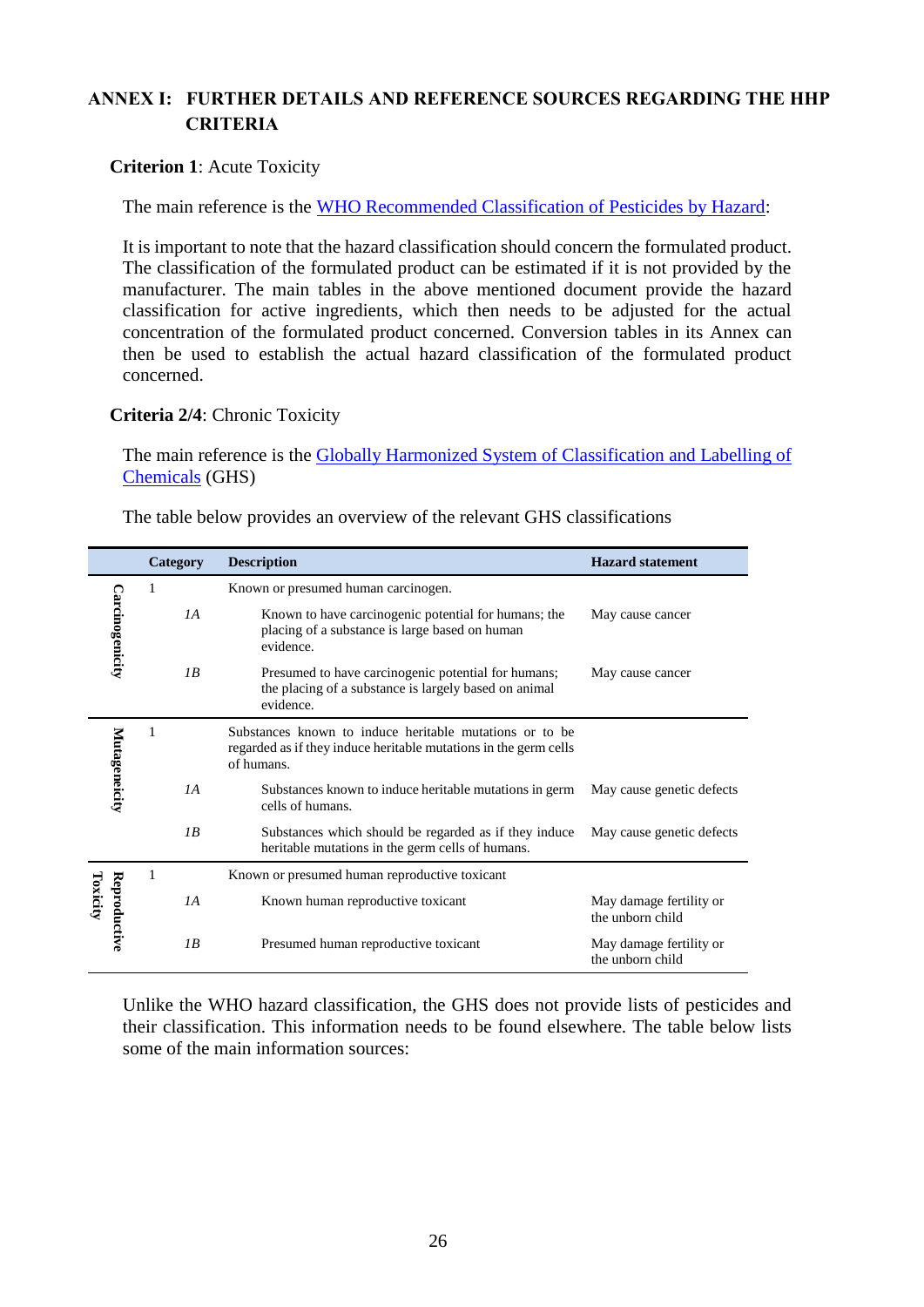|                                                                              | Carcinogenicity | Mutagenicity | toxicity<br>Reproductive | Provide<br>classification<br><b>GHS</b> |
|------------------------------------------------------------------------------|-----------------|--------------|--------------------------|-----------------------------------------|
| International Chemical Safety Cards (WHO\ILO)                                |                 | $\times$     | $\times$                 | indirect                                |
| Pesticide Database of the European Union                                     |                 | $\times$     | $\times$                 | $\times$                                |
| European Chemicals Agency (ECHA)<br>- Classification and Labelling Inventory |                 | $\times$     | $\times$                 | $\times$                                |
| OECD e-Chem Portal                                                           |                 | $\times$     | $\times$                 | $\times$                                |
| <b>IARC</b> Monographs (WHO)                                                 |                 |              |                          |                                         |
| <b>US-EPA National Pesticide Information Center</b>                          |                 |              |                          |                                         |

The **International Chemical Safety Cards (ICSC)** are available from an [online database](http://www.ilo.org/dyn/icsc/showcard.home) that is maintained by the WHO and ILO. The database aims to provide the GHS classification for all pesticides, but this may still be missing for some of the older pesticides that have not yet been re-evaluated. The ICSC database does not provide the GHS carcinogenicity Category for 1A and 1 B, but rather the hazard statements for those classes (See table above).

The **Pesticide Databases of the European Union** provides information on plant protection products that have been reviewed through the [EU common registration system.](http://ec.europa.eu/food/plant/pesticides/eu-pesticides-database/public/?event=activesubstance.selection&language=EN) This includes information on the GHS classification. Information about pesticides not reviewed, or not registered, is not included in this database. That information can be found in the ECHA CL (see below), which also provides classification of biocides (i.e. not plant protection products).

**European Chemicals Agency (ECHA) – Classification and Labelling Inventory (C&L)** provides the hazard classification of chemicals, including pesticides, which have been reviewed in the EU (even if these are not authorized). The [ECHA Classification and](https://echa.europa.eu/information-on-chemicals/cl-inventory-database)  [Labelling Inventory](https://echa.europa.eu/information-on-chemicals/cl-inventory-database) consistently follows the GHS. The [FAO Pesticide Registration Toolkit](http://www.fao.org/pesticide-registration-toolkit/tool) (Annex II) explains how information can be found in the ECHA\C&L.

The **OECD e-Chem Portal** can be used for many of the above sources, and has recently initiated a [special search modality for GHS](http://www.echemportal.org/echemportal/page.action?pageID=134) classifications in the participating databases.

The following sources provide information about carcinogenicity, but do not use the GHS classification.

The **IARC Monographs.** These [monographs on the evaluation of carcinogenic risks to](http://monographs.iarc.fr/ENG/Classification/index.php)  [humans](http://monographs.iarc.fr/ENG/Classification/index.php) are prepared by the International Agency for Research on Cancer (IARC), which is part of WHO.

The **Integrated Risk Information System of the US-EPA** also provides information on carcinogenicity of pesticides, but is more difficult to use as it assigned different classifications and criteria for different review periods. It does not use the GHS classification. The results of reviews for carcinogenicity are published in the List of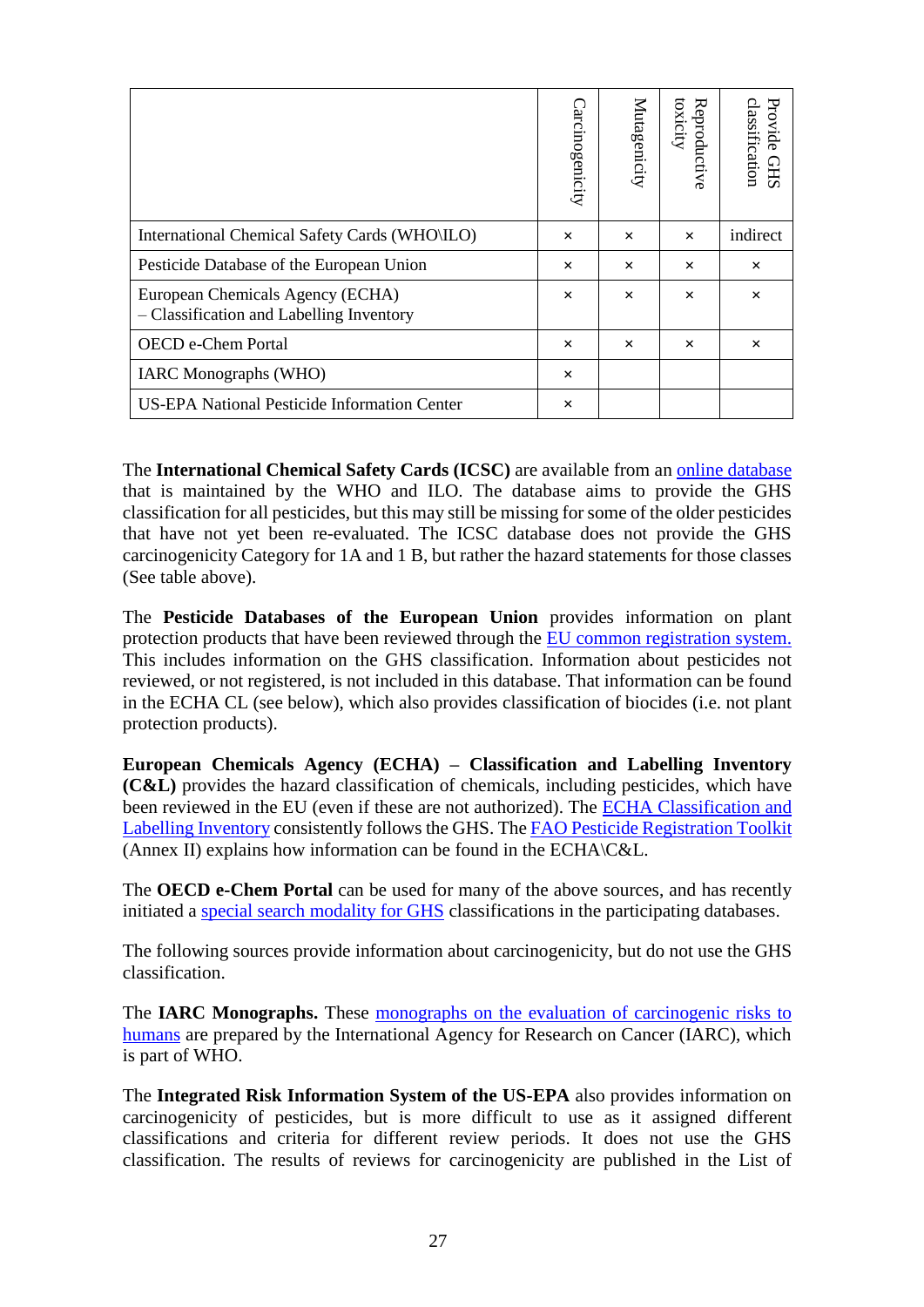Chemicals Evaluated for Carcinogenic Potential. This list is made available on the website of the [National Pesticide Information Center](http://npic.orst.edu/chemicals_evaluated.pdf) 

#### **Criterion 5:** Stockholm Convention

Pesticides listed in [Annexes A and B.](http://chm.pops.int/TheConvention/ThePOPs/ListingofPOPs/tabid/2509/Default.aspx) The criteria of what may constitute a POP are listed in [Annex D.](http://chm.pops.int/TheConvention/Overview/TextoftheConvention/tabid/2232/Default.aspx)

**Criterion 6**: Rotterdam Convention Pesticides listed in [Annex III](http://www.pic.int/TheConvention/Chemicals/AnnexIIIChemicals/tabid/1132/language/en-US/Default.aspx)

**Criterion 7**: Montreal Protocol Pesticides listed under the [Montreal Protocol.](http://ozone.unep.org/en/handbook-montreal-protocol-substances-deplete-ozone-layer/44) Up to the time of publication of these guidelines, the only listed pesticide was methyl bromide.

**Criterion 8**: High incidence of severe or irreversible adverse effects

Whether a product falls under this criterion is at the discretion of the national regulatory authority and will vary from country to country, depending on the use circumstances and the availability of reliable data.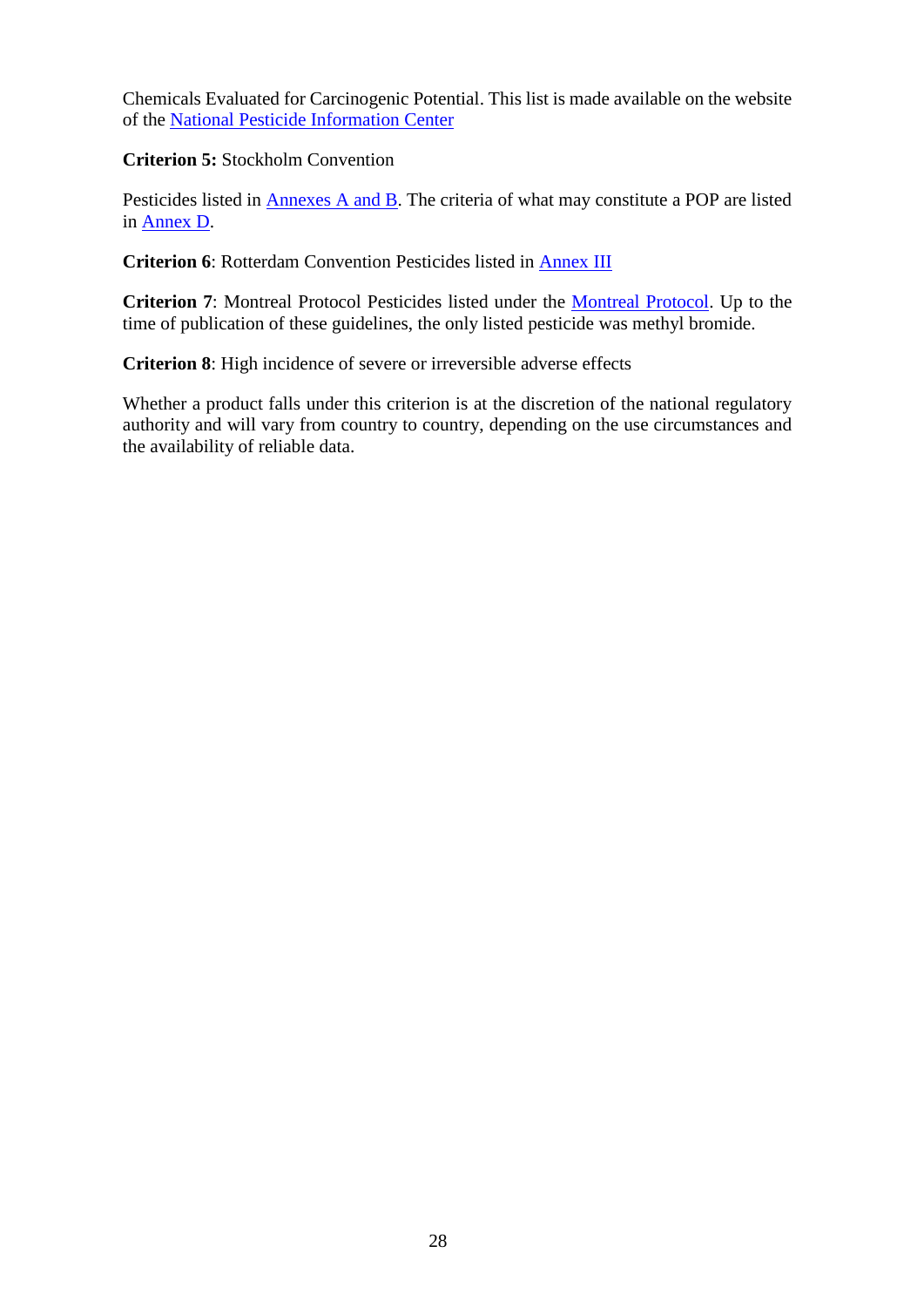#### <span id="page-35-0"></span>**ANNEX II: THE FAO PESTICIDE REGISTRATION TOOLKIT**

The [FAO Pesticide Registration Toolkit](http://www.fao.org/pesticide-registration-toolkit/tool) is a decision support system for pesticide registrars in lower and middle-income countries. It assists registrars in the evaluation for authorization of pesticides and review of registered pesticides.

The Toolkit can best be considered as a web-based registration handbook intended for dayto-day use by pesticide registrars. It supports and facilitates informed decision-making by registrars, but is not an automated system that suggests decisions for registrars.

Registrars can use the Toolkit to support several of their regular tasks. With respect to highly hazardous pesticides (HHPs), the Toolkit can be used as an aid to implement the three steps described in these guidelines: Identification, Assessment and Mitigation. The Toolkit for instance provides methods and resources for:

- **Conducting risk assessments,** both for human health and environmental effects, using broadly accepted methods or existing assessments from reputable registration authorities. [see the *Assessment Methods* tool in the left column of the screen shot below]. It aims to provide assessment methods at different levels of complexity. These range from generic methods requiring limited resources, to more locally specific risk assessment methods.
- **Finding pesticide-specific information**, such as registration status of pesticides in other countries, scientific reviews, hazard classifications and pesticide properties. [See the *Information Sources* column in the screenshot below)]
- **Decision making on risk mitigation options,** including practical guidance on how to take local conditions into consideration. (See the Toolkit Column in the screenshot below)

The FAO Pesticide Registration Toolkit can be accessed at: <http://www.fao.org/pesticide-registration-toolkit/tool>